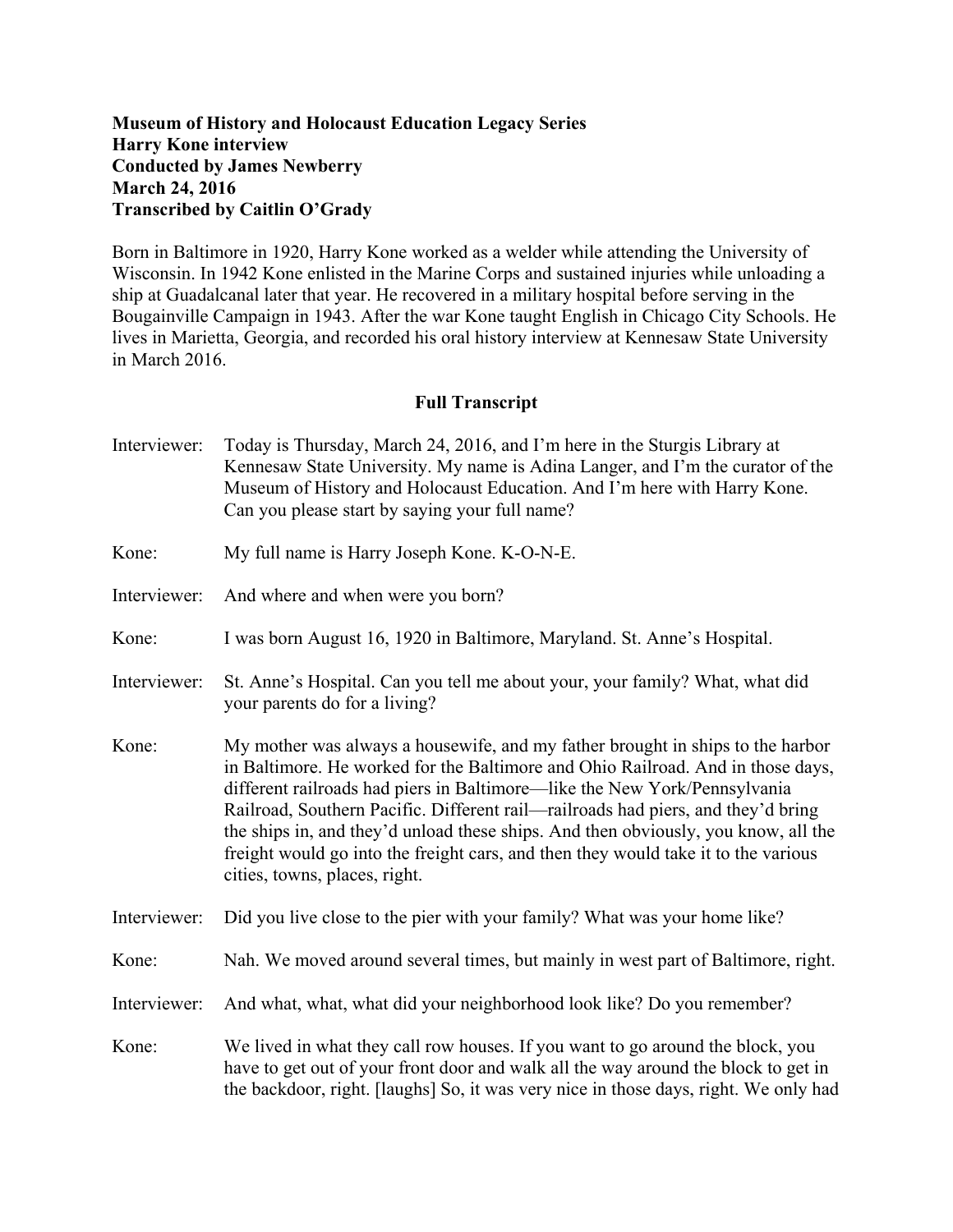|              | one heater. That was the furnace in the basement. And—but the neighbors were<br>very friendly, cooperative. We enjoyed it.                                                                                                                                                                                                                                                                                                                                              |
|--------------|-------------------------------------------------------------------------------------------------------------------------------------------------------------------------------------------------------------------------------------------------------------------------------------------------------------------------------------------------------------------------------------------------------------------------------------------------------------------------|
| Interviewer: | And the neighborhood, were there lots of different kinds of people? Different,<br>different jobs that they did? Or was the population—were, were a lot of the<br>families just like yours?                                                                                                                                                                                                                                                                              |
| Kone:        | I'm not sure. Growing up, we didn't talk too much about what your father did.<br>So, we were just a bunch of neighbors who got along. Had, had fun. Played all the<br>games that the kids play in those days. The policeman though was very nice. They<br>used to walk around the streets with their little—I forget what they call their<br>sticks—but they would have a way of tossing them up and down and then up and<br>so on. And they'd teach us how to do that. |
| Interviewer: | Oh wow.                                                                                                                                                                                                                                                                                                                                                                                                                                                                 |
| Kone:        | So I learned the policemen's baton, I guess in those days, right. So, I think in<br>our neighborhood we had maybe, you know, twenty boys, and maybe three girls.<br>So it was-.                                                                                                                                                                                                                                                                                         |
| Interviewer: | Did you have any siblings?                                                                                                                                                                                                                                                                                                                                                                                                                                              |
| Kone:        | No, I didn't.                                                                                                                                                                                                                                                                                                                                                                                                                                                           |
| Interviewer: | And did your mother, did she stay home with you?                                                                                                                                                                                                                                                                                                                                                                                                                        |
| Kone:        | Yes, all the time. Mm-hmm.                                                                                                                                                                                                                                                                                                                                                                                                                                              |
| Interviewer: | So where did you graduate from high school?                                                                                                                                                                                                                                                                                                                                                                                                                             |
| Kone:        | When?                                                                                                                                                                                                                                                                                                                                                                                                                                                                   |
|              | Interviewer: When and where?                                                                                                                                                                                                                                                                                                                                                                                                                                            |
| Kone:        | Baltimore, Maryland. Mount St. Joseph's High School. I graduated in 1938. It<br>was a all-boys coll—high school—at the time, right.                                                                                                                                                                                                                                                                                                                                     |
| Interviewer: | And you received a scholarship, right? Where, where did you receive a<br>scholarship to from when you graduated?                                                                                                                                                                                                                                                                                                                                                        |
| Kone:        | Oh, that was to the University of Wisconsin. They were having a special<br>program. They wanted people who could act in and write scripts for television.<br>They were starting that at that particular time—about 1939/1940.                                                                                                                                                                                                                                           |
| Interviewer: | And was that something you did while you were in high school?                                                                                                                                                                                                                                                                                                                                                                                                           |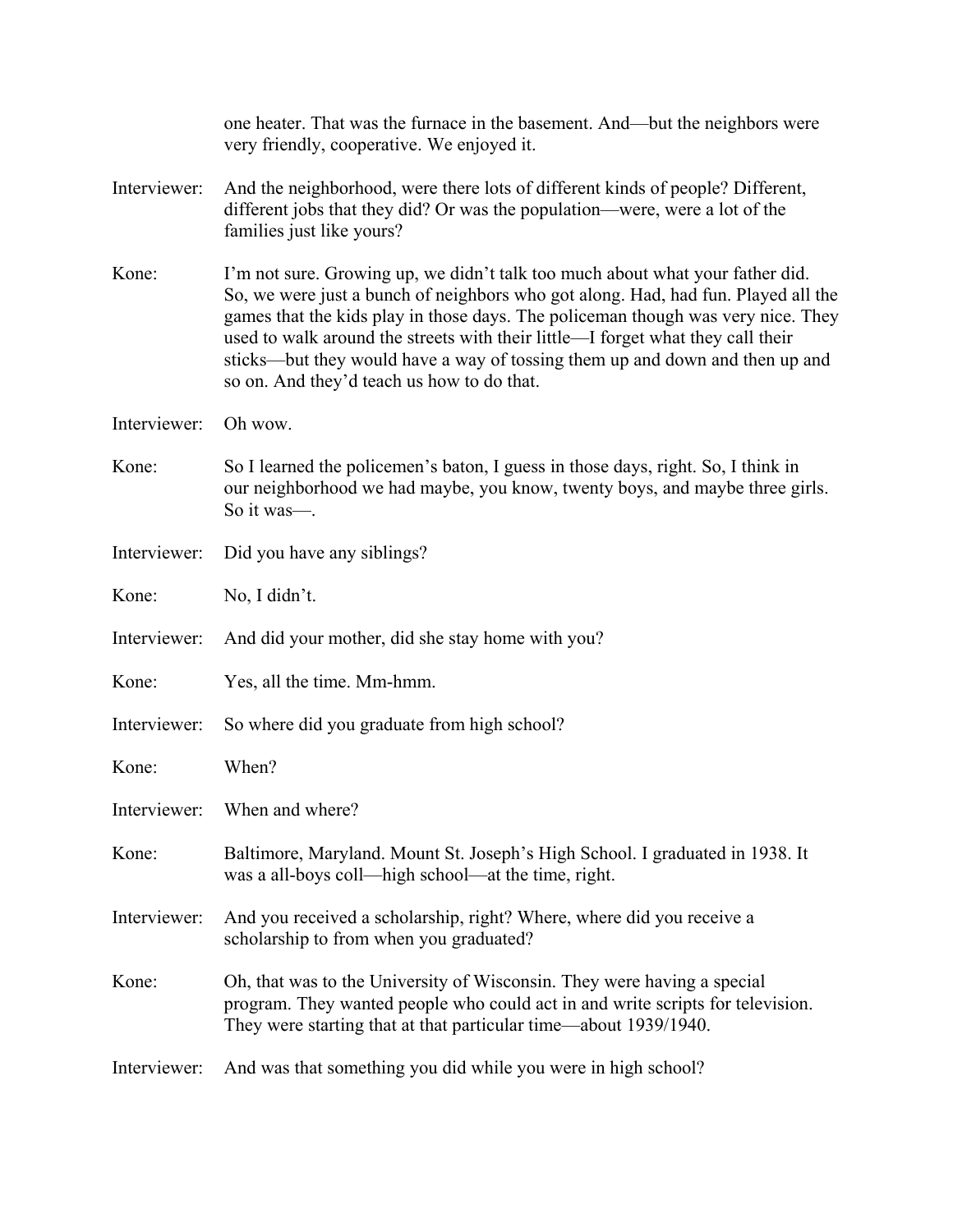| Kone:        | No, this was after we grad—I graduated from high school.                                                                                                                                                                                                                                                                                             |
|--------------|------------------------------------------------------------------------------------------------------------------------------------------------------------------------------------------------------------------------------------------------------------------------------------------------------------------------------------------------------|
| Interviewer: | How did you know you wanted to do this?                                                                                                                                                                                                                                                                                                              |
| Kone:        | How did I know? It was something different. I thought I'd like to learn to write,<br>and maybe act in T.V. because they were just starting in T.V. in those days, right.<br>So it was just an excuse—probably get out of Baltimore. [laughs]                                                                                                         |
| Interviewer: | And what, what did you know about Wisconsin at the time? Had you ever been-                                                                                                                                                                                                                                                                          |
| Kone:        | No.                                                                                                                                                                                                                                                                                                                                                  |
| Interviewer: | —out of the state?                                                                                                                                                                                                                                                                                                                                   |
| Kone:        | Didn't know anything about Wisconsin, right. So, I just hopped on a train and<br>went from Baltimore to Milwaukee on the train, right.                                                                                                                                                                                                               |
| Interviewer: | At this time, did you know much about what was going on in the world? Did you<br>have a sense that, that we were on the eve of war?                                                                                                                                                                                                                  |
| Kone:        | Oh yes, yeah. We were talking about it in high school, and studying what was<br>going on and why it was happening. And—but never thinking about, "Maybe I'll<br>have to go to war." Now who was our president in those days? That was F.D.R.<br>wasn't it? Right?                                                                                    |
| Interviewer: | Mm-hmm.                                                                                                                                                                                                                                                                                                                                              |
| Kone:        | And he was trying to keep us out of war like Wilson did in World War I, right.<br>So—and that's about the same time that he gave those four-stacker destroyers to<br>England because England was losing so many ships because of the German<br>submarines, right. So yes, we were talking about it, but never thinking that we<br>would be involved. |
|              | [Break in interview]                                                                                                                                                                                                                                                                                                                                 |
| Interviewer: | So we left off, it was December 7, 1941, and you, you were telling me about—.                                                                                                                                                                                                                                                                        |
| Kone:        | It was a Sunday, right?                                                                                                                                                                                                                                                                                                                              |
| Interviewer: | It was.                                                                                                                                                                                                                                                                                                                                              |
| Kone:        | And I forget—we were in the boardinghouse I think we were having lunch or<br>dinner, lunch must've been right—when the news came what happened in Pearl<br>Harbor, right. So-.                                                                                                                                                                       |
| Interviewer: | You mentioned you were dating your girlfriend at the time.                                                                                                                                                                                                                                                                                           |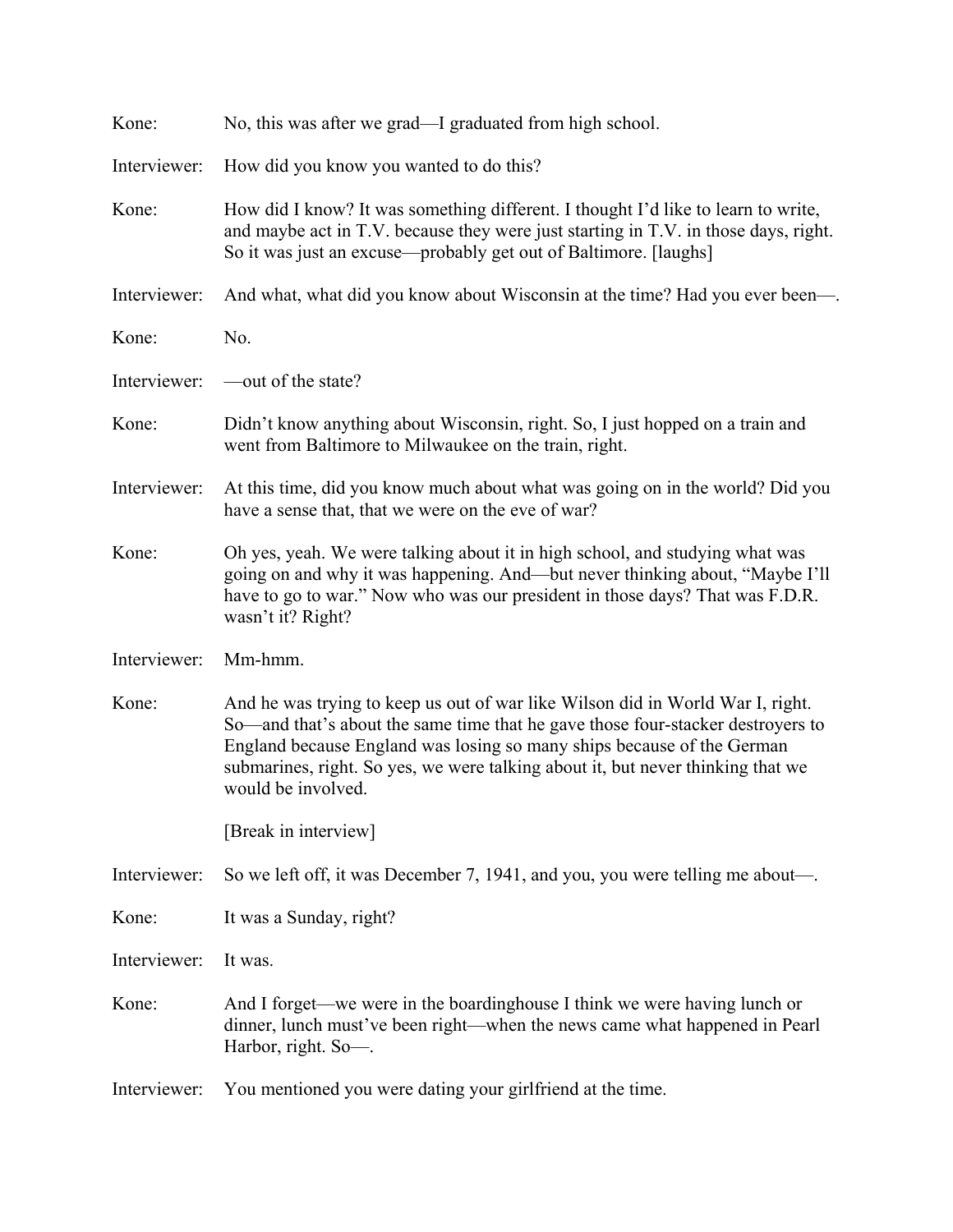- Kone: Yes, yes. [laughs] Very interesting. There was a lady who ran this boardinghouse right overlooking Lake Michigan. It was one of those big oldfashioned houses. And she rented rooms and she also served meals. And I think we paid like for the whole week, \$7.50. [laughs] And for dinner, there would be about twelve-fourteen of us having dinner. And, so at different times of day, different people would be at, at the boardinghouse. And I think—I forget exactly where we were, in the living room I believe, and they had the radio on—and that's how we heard about it, right.
- Interviewer: So, what did you, what did you think? What did you feel when you heard about it?
- Kone: Well, we were all in a state of shock. We didn't think Japan would do anything like that—particularly with where we were in Pearl Harbor with all our battleships down there. And—but, but well planned, obviously. And they were very successful. They sunk all of our battleships—destroyed them—as they thought they did. And then right away we—Roosevelt declared war on Japan. And then we started talk more how—And the draft—I think we had a draft at that time too. And I didn't want to be drafted. And so, we, we—I had a discussion with my girlfriend at the time. Her name was Marjorie. And I said, "I think I'm going to go back home and enlist. And find out what my father did in World War I." He was in the Navy in World War I. And see what he would say, and so on. So, I did. I left at that particular time—maybe a month or two later—and went back to Baltimore and talked to my dad. And for some strange reason, we decided I should go in the Marine Corps. [laughs] So, I went down and enlisted, and they accepted me, and I went to boot camp.
- Interviewer: Now you were—what year in college were you at this point?

| Kone: |  | This was the first year. |
|-------|--|--------------------------|
|-------|--|--------------------------|

Interviewer: First year.

Kone: Mm-hmm.

- Interviewer: So, so you mentioned your father was in the Navy, and, and you had uncles who had been in the Army?
- Kone: I had two uncles, and they were, they were later be in the Army, right.

Interviewer: And so you received your orders to report to boot camp. How did that come to you? How did you get that information about where and when to report?

Kone: Well, you mean like in the recruiting stations? Oh, downtown in Baltimore they had recruiting stations; and I went down and enlisted at that particular point, right.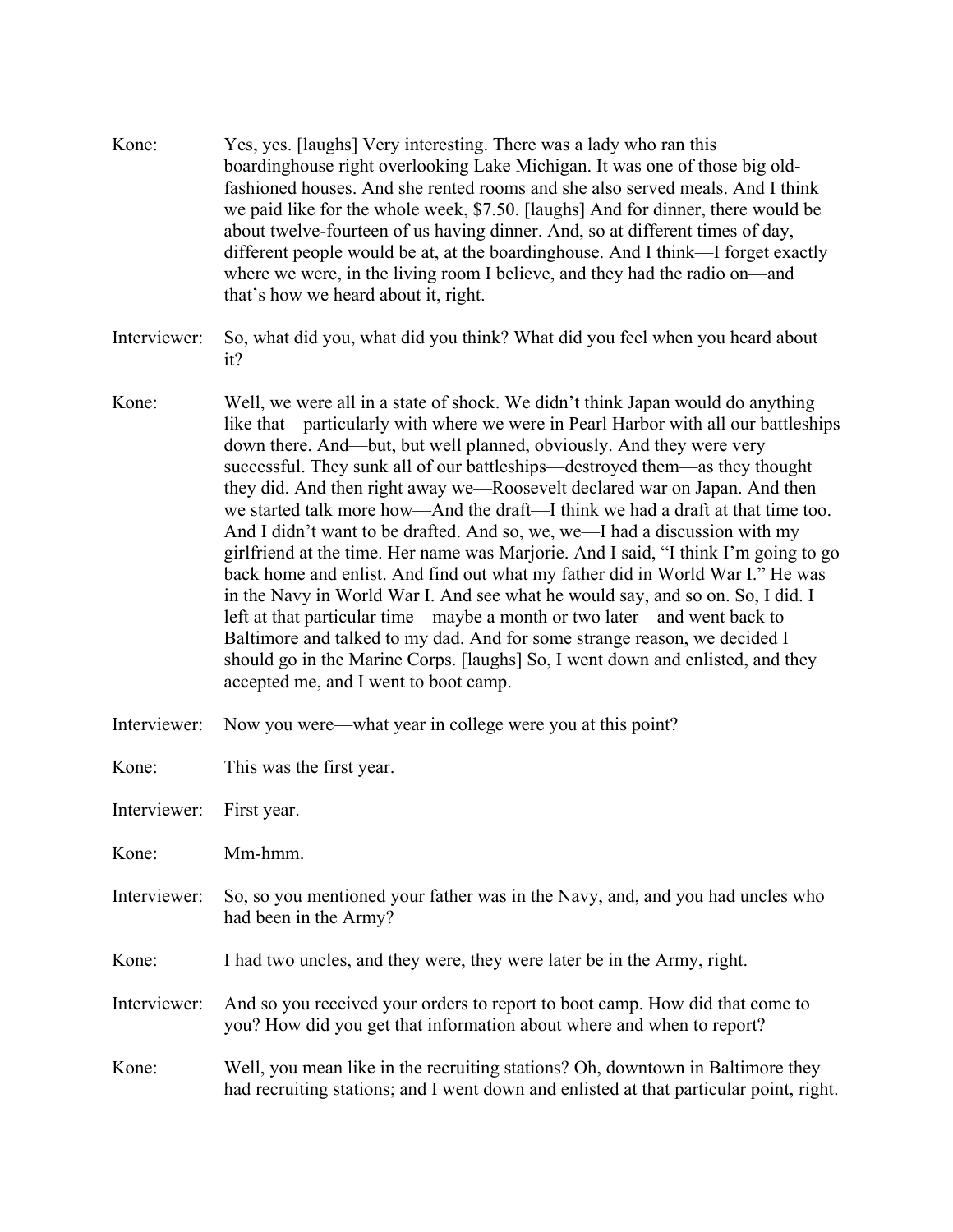- Interviewer: And did you spend any time with your family before you reported to, to boot camp?
- Kone: Oh yes, yes. I guess a couple months. Yeah, a couple months at least. And then had notification where to report downtown in Baltimore. And they put us on a train in Baltimore and went to Washington D.C. And then we boarded another train in Washington and went to Parris Island, South Carolina.
- Interviewer: So, what were your first impressions of Parris Island?
- Kone: I guess the first impression was, "What the hell am I doing in a place like this," right. And—'cause they were yelling at us right away—the drill instructors. And then, then they issued us uniforms, helmets and shoes, and we'd have to hold a bucket of sand, and then they'd look down at our feet and that's the kind of shoes we got, that size. Whether they fit or not, that's what you got. And I think the thing I remem—remember most about just going to Parris Island was the fact that the drill sergeants said, "Now we have you." [laughs] "Now you're ours." And then they did from then on. It was really very difficult going through Parris Island, right.<sup>[1](#page-4-0)</sup>
- Interviewer: And so how long were you at Parris Island?
- Kone: Oh, I imagine we were there about eight weeks.
- Interviewer: And from there you went to, to Camp—.
- Kone: I went to the rifle range. We went to the rifle range for a week. Learned how to snap in, as they say, and learn all the positions—prone, kneeling, sitting, off-hand. And then from there we had no leave, nothing. We went right to San Diego, and we helped load the battle—not battleships—but the freighters. And we learned to ride, in the afternoon, how to come down cargo nets. First of all, we did just to adjust to our uniforms on, and then we'd go down with rifles, then we'd go down with packs, and then we would go down with all the equipment that we land with. We didn't know what that was gonna be, so that was about a forty-fifty pound sack that went on your back going down these cargo nets. So, we learned to do that. And after the ship was loaded, we left San Diego and off to the islands.
- Interviewer: Had you ever been on a big ship like that before?
- Kone: No, I never had. No, no.
- Interviewer: And so this was 1942.

 $\overline{a}$ 

<span id="page-4-0"></span><sup>&</sup>lt;sup>1</sup> Parris Island became an official Marine Corps Recruit Depot in 1915. Marines were first assigned to Parris Island in 1891 as a small security detachment.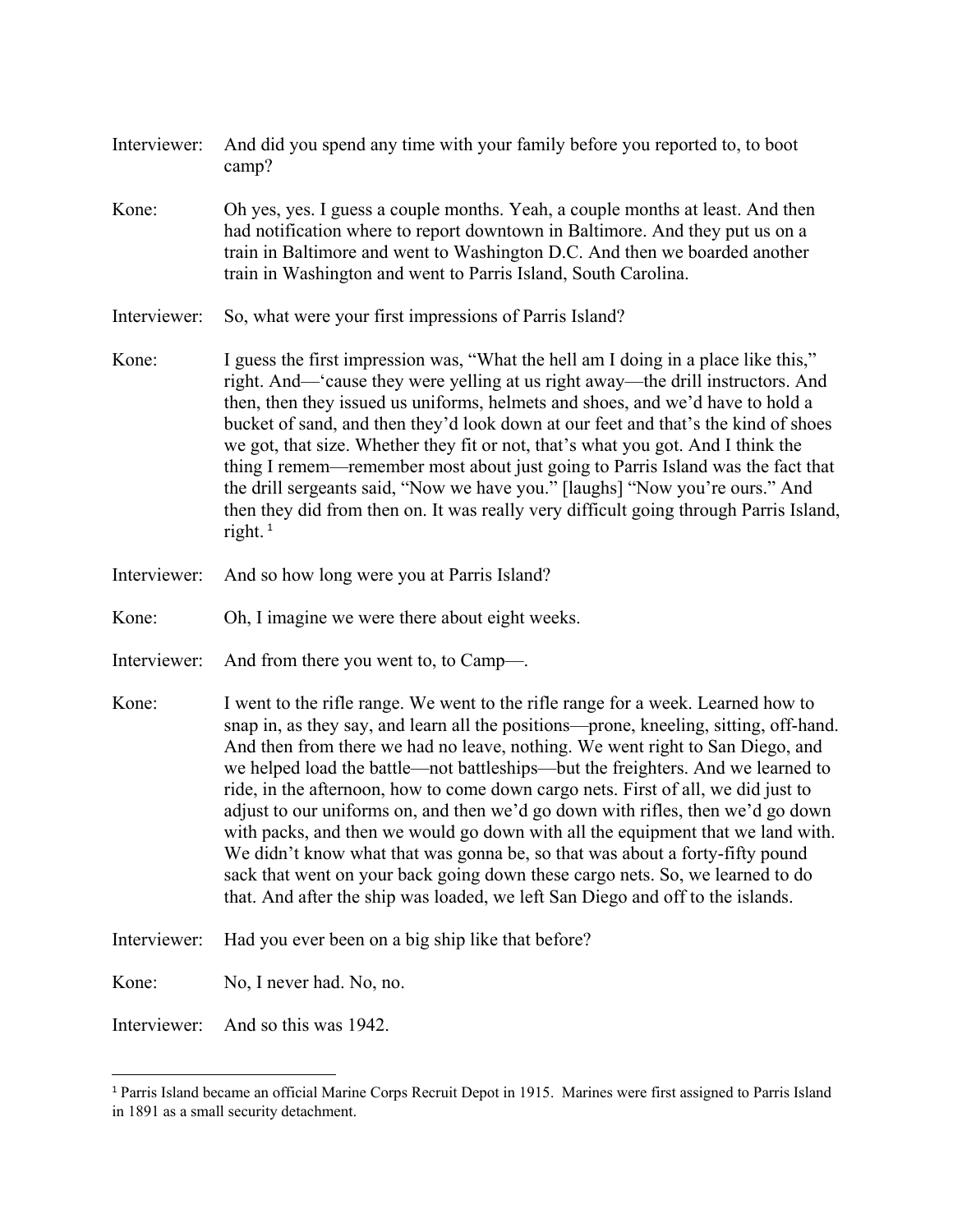## Kone: Yes, right. Mm-hmm.

 $\overline{\phantom{a}}$ 

Interviewer: So what was life like onboard the ship while you were traveling?

- Kone: Well, in, in the service, you sort of lose contact with different people because you count off by numbers—one, two, three, four—and number ones go here, and number twos go there, number threes go here. And so the people I was with, we were separated aboard ship. And then this one day we lined up, and we went through the one, two, three, fours again. And I forget what my number happened to be, but they said "Alright, all number two step over here." And now they said, "Now you're machine gunners." So, from there on in the ship, I learned all about how to fire machine gun, right.
- Interviewer: Was there, was there any kind of social life on the, on the ship? Did you get information? Was there a radio?
- Kone: No, nothing. Never had a radio on, right, you know. We just crisscrossed—zigzagged I guess—until we landed. And then we were, we were training for later on in other islands, right.
- Interviewer: So where was the first place that you landed?
- Kone: The first place was Pago-Pago, and this was probably the first time we were allowed to fire weapons real—with real bullets, right. $2$  So we knew how to handle it, right. And then we were doing coast watching at the time. We were doing—We were in a village in Pago-Pago, and, and we would have to take turns going out for night watch. And what we would do, we'd have an early lunch, and then we'd cross a reeds [unclear] to where we had a machine gun nest. And we'd have to stay there all night, and if anything, anything arose we'd always have a weapon to fire and alert the other groups that we were with. And one night, this did happen when we were out there on, on duty. And it was a Japanese submarine, and they began unloading from their ship. And so we started to fire our machine gun, and didn't—nobody did anything because I don't know if our bullets reached there or not. But the day before, we had a reload the, the machine guns. The boxes that we had—they carried their ammunition in—and we didn't know what, what they were just putting bullets in where they were supposed go. And then as soon as we started to fire this machine gun, we noticed that we had a lot of tracers. So, it was just a line from where we were to where the bullets were going, right. But fortunately, in the other part of the island, they had the artillery. And I think what they did—they must've had a gauge from where our bullets were going and where they were, and they could fire like this. And it, it frightened the, the Japanese their

<span id="page-5-0"></span><sup>2</sup> Pago Pago is the territorial capital of the American Samoa Islands. At the outbreak of World War II, the Samoa Islands were an important link between the United States, Australia, and New Zealand. These islands were essential to holding off Japanese forces because the loss of these islands would have cut off the communication link between the west coast of the United States and Australia.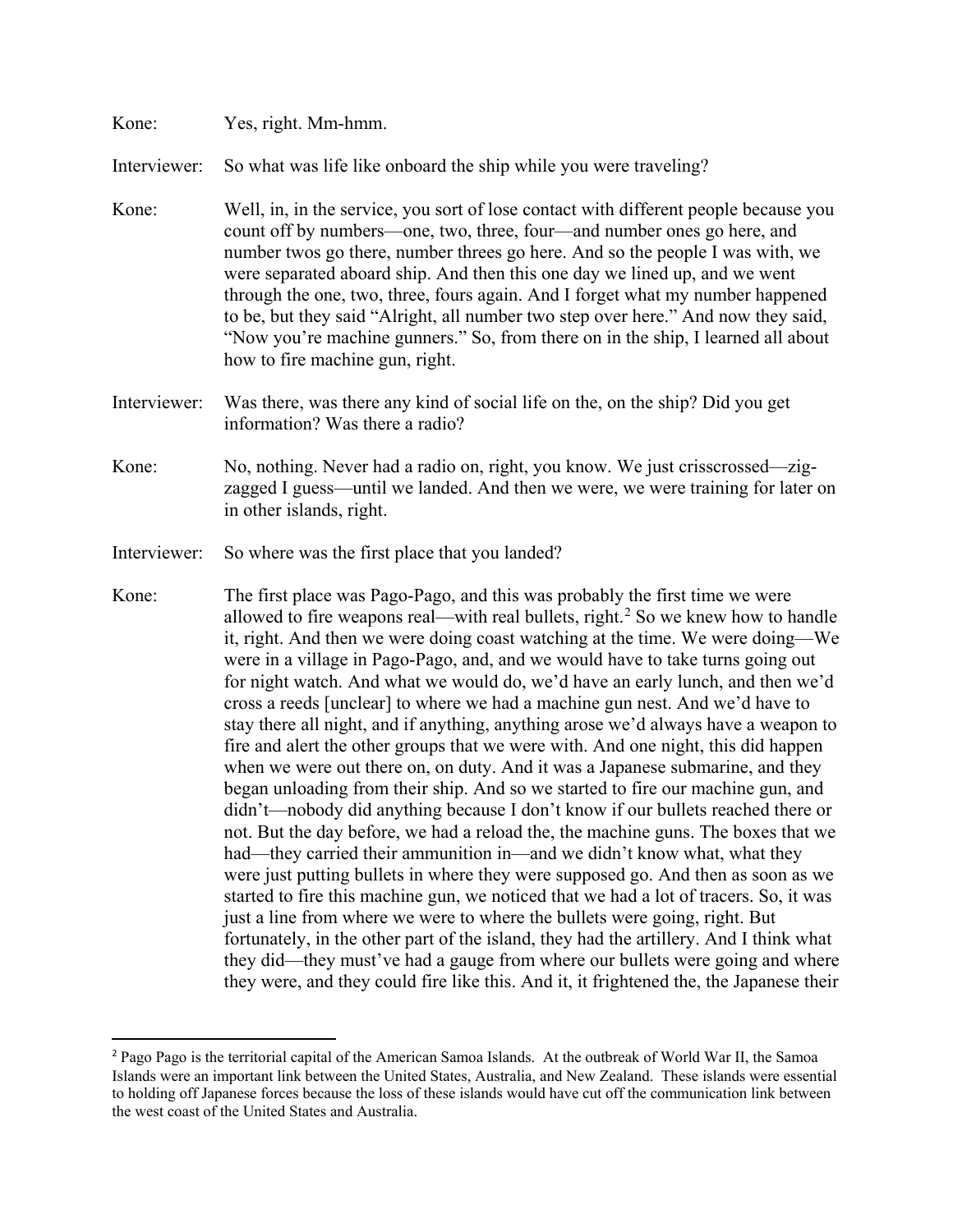battleship—or their submarine. Then they piled back in again, and they shoved off. So that was my first engagement with firing any weapons, right.

Interviewer: Did you ever interact with any of the people that lived on the island?

- Kone: Oh certainly. Yeah. What happened there—We were, we had mosquito netting, but we didn't have any of the bars that you put up, and you put the netting over these bars to make sure that you're covered. So we were ordered to go out and get some sticks. So we went out and started looking around for some sticks, and we thought we'd work on our, our, our bunks—sacks—what we call them. And we brought, and what we thought would be first—would work properly. But lo-andbehold, the fire—the talking chief was a, was alerted to what we were doing. And we were told nobody's gonna talk to us the rest of the time we were here. So we had to go to them and apologize for cutting in, in their harvest patches I guess, or whatever it was. And so, we apologized. And, and after that they said, "Anything you want, we'll bring you." So, they brought us bananas, and they brought us coconuts. You just ask for it, and they'd do that for us now, but we learned you don't go out and just cut down whatever you want, right. So that was our working with these natives, right.
- Interviewer: So, at this point in time as you were training, you were preparing for the Guadalcanal campaign.<sup>[3](#page-6-0)</sup>

Kone: Yes, right.

- Interviewer: So what did Marines have to do to prepare to go there?
- Kone: Well we learned a new, what they called overhead fire. Bullets coming out of a machine gun will go so far, and they make what they call a beaten path. So maybe it'd be like thirty-five or forty yards from the, the closest bullet to the fartherest bullet after you get this overhead fire. So the, the, the troops can progress while you are firing over their heads. That's why it was overhead fire. [motions with hands] But you had to stop at a certain point, or they knew about how far they could go. Otherwise you're, you're shooting your own men, right. So we learned to do that while—just before we went to Guadalcanal, right.
- Interviewer: And so were you involved in the initial invasion?
- Kone: Not the initial invasion of Guadalcanal. We came later, right.

Interviewer: So then—.

l

Kone: We were probably the next group that came.

<span id="page-6-0"></span><sup>&</sup>lt;sup>3</sup> The Guadalcanal Campaign was an American military operation conducted between August 1942 and February 1943. It was the first major Allied offensive against the Japanese. The Allies sought to use Guadalcanal as a military base and communications route between the United States, Australia, and New Zealand.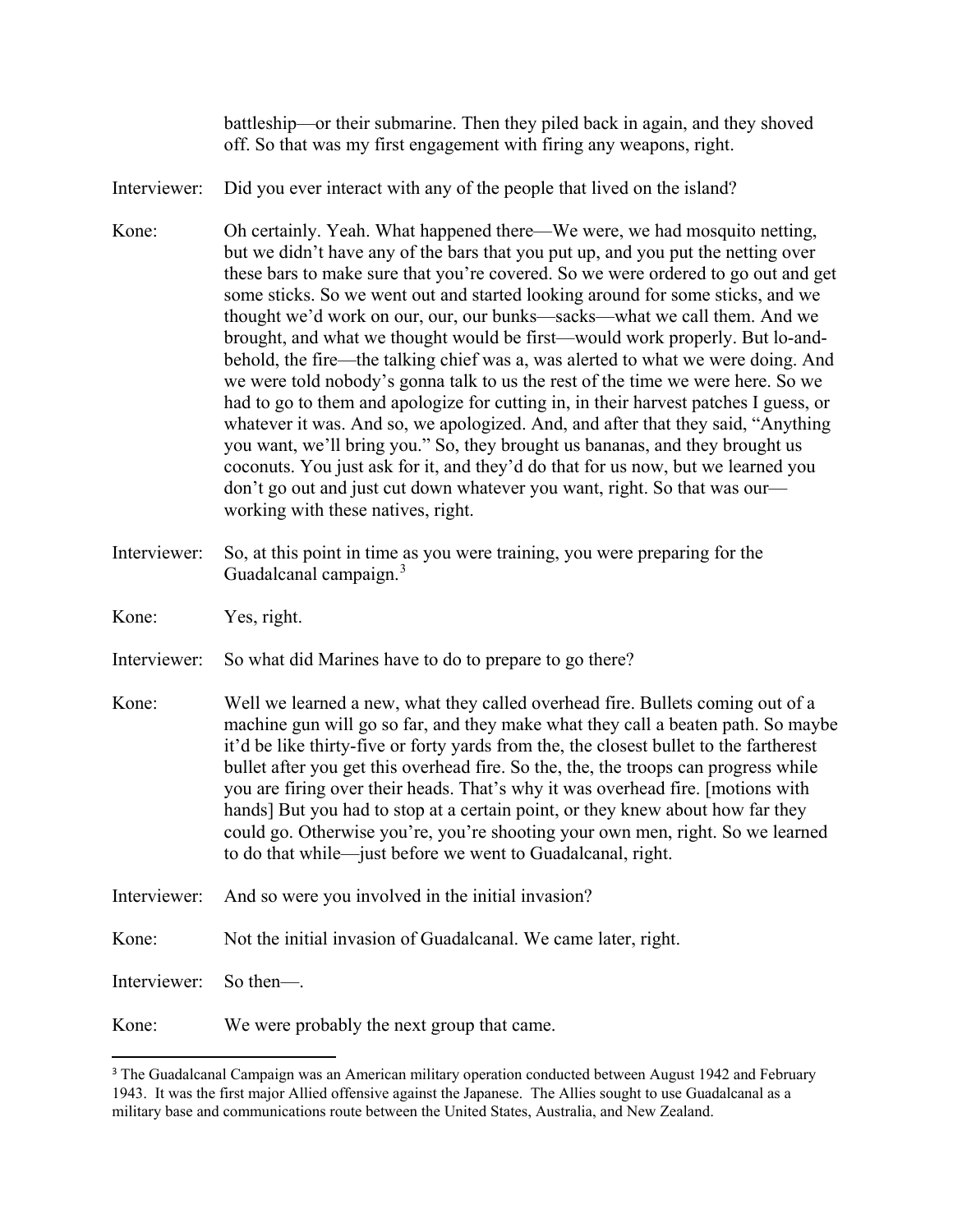| Interviewer: | — when did you land? |  |
|--------------|----------------------|--|
|--------------|----------------------|--|

Kone: Next group.

Interviewer: Next group.

Kone: Mm-hmm.

Interviewer: So can you, can you tell me about what, what it was like? What the island of Guadalcanal was like at that time?

- Kone: It certainly is no place you want to go for a vacation. A: Mosquitos are horrible. Although, in a way, they're nice because they take your blood, but they always deposit something there, and that turns out to be malaria, right. Then it rains three times a day. What else can I tell you about the day? Oh, everything was jungle, and if you were in the jungle for more than fifteen minutes without a compass, you can get lost. That's how thick the jungle was. Fortunately for us, the Japanese had attacked us because we had Henderson Field, and that's what they wanted. And of course, the reverse was that we had it after, after we controlled Guadalcanal. But that took us six months to conquer Guadalcanal. That's how much the Japanese wanted that because whoever controlled that island would control everything to Australia to New Zealand, and parts of Southern Asia. So, they really wanted that. And course we had a hard time because the—we didn't have a Navy. Our, our battleships were all gone. And I think they say that a Japanese battleship could fire their big guns like fourteen miles. So if you had a destroyer, I mean, they could blow it out of the water before it ever got close enough to fire at, at the battleships. So they controlled all that. And they controlled all the airfields. So we were either shot by the Japanese soldiers trying to come through the jungles, or we were bombed by the Air Force, or we were bombed by the Navy on Guadalcanal. So we really had a rough time over there, right. And if a certain plane, or the certain sound of a plane came, we knew if it was a Zero we were gonna be strafed, if it was a Betsy, then we were gonna be bombed. So, we knew which foxhole to jump into, right. So, so we were, we were trained very well, and we were waiting for them. But they really had a rough time coming out of the jungles. We'd be there waiting for them, right.
- Interviewer: So eventually, did you—you just wore them down? How, how did you ultimately—.
- Kone: Well, that's what it was. They lost more than we did, right. I think—we lost like a thousand Marines killed taking Guadalcanal, right. So it was a tough battle, right.

Interviewer: And at that time, did you know about what was going on in the rest of the world?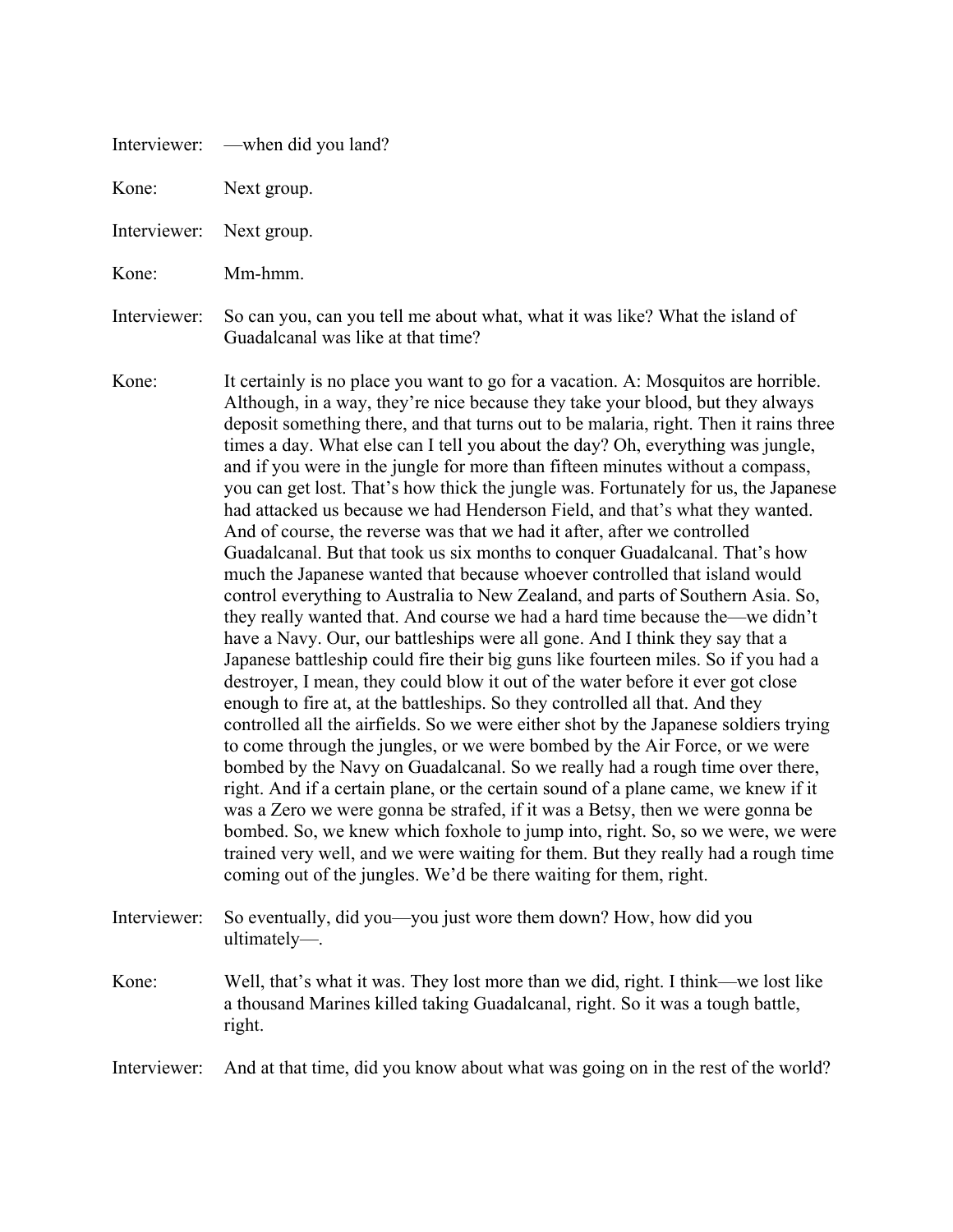| Kone:        | No, no. Only what Tokyo Rose would tell us. <sup>4</sup> We would hear it by radio, right.<br>What was cooking someplace else, right.                                                                                                                                                                                                                                                                                                                                                                                                                                                                                                                                     |
|--------------|---------------------------------------------------------------------------------------------------------------------------------------------------------------------------------------------------------------------------------------------------------------------------------------------------------------------------------------------------------------------------------------------------------------------------------------------------------------------------------------------------------------------------------------------------------------------------------------------------------------------------------------------------------------------------|
| Interviewer: | Did you ever see newsreels? Or anything like that?                                                                                                                                                                                                                                                                                                                                                                                                                                                                                                                                                                                                                        |
| Kone:        | No. No.                                                                                                                                                                                                                                                                                                                                                                                                                                                                                                                                                                                                                                                                   |
| Interviewer: | And then so you, you, you had caught malaria pretty early— $^5$                                                                                                                                                                                                                                                                                                                                                                                                                                                                                                                                                                                                           |
| Kone:        | Mm-hmm. Correct.                                                                                                                                                                                                                                                                                                                                                                                                                                                                                                                                                                                                                                                          |
| Interviewer: | —in your time. So, what was your recovery like? What was it like to have<br>malaria?                                                                                                                                                                                                                                                                                                                                                                                                                                                                                                                                                                                      |
| Kone:        | It certainly isn't pleasant. [laughs] You're very weak, and you hurt—you ache<br>all over. And you're vomiting quite a bit. So, you wish you weren't there. [laughs]<br>And we took our Atabrine, and we also had quinine. So today that's why I like to<br>drink scotch and—or vodka and quinine water because you fight malaria with<br>quinine. So, I don't want to get quinine in Atlanta.                                                                                                                                                                                                                                                                            |
| Interviewer: | So, after you recovered, what, what was your day-daily life like on, on the<br>island? What, what were you do—what were your duties?                                                                                                                                                                                                                                                                                                                                                                                                                                                                                                                                      |
| Kone:        | Well, because we had a machine gun company, we would be moved around quite<br>a bit. Wherever they thought the enemy could be coming from, we, we'd move<br>our unit to where we could have fire power, and reach them before they crossed<br>over. Because they were so adamant about getting Guadalcanal. They needed that<br>airfield, right. So we were moving around quite a bit.                                                                                                                                                                                                                                                                                    |
| Interviewer: | And at some point you ended up helping unload ships. Can you tell me about how<br>that happened?                                                                                                                                                                                                                                                                                                                                                                                                                                                                                                                                                                          |
| Kone:        | It was very difficult for us to have any kind of food—anything, any ships coming<br>into Guadalcanal because they had bombed them or else they could shoot them<br>out with their—the Navy. But when a ship would come in, we'd have to unload it<br>because there were no docks, and there were no porters or no—Everything was<br>done by cargo nets. They—the ship would come in, throw out its anchor, and<br>we'd have to use these little cargo net—little Higgins boats come out and they<br>would unload them. <sup>6</sup> But big cargo nets coming down, and dropping into our<br>Higgins boat, and we'd unload whatever it happened to be-food or ammunition. |

<span id="page-8-0"></span><sup>4</sup> Tokyo Rose was the name given by the Allied powers in the Pacific to all female English-speaking radio broadcasters of Japanese propaganda. These programs were broadcast in the South Pacific and North America to demoralize soldiers abroad and their families on the home front. Tokyo Rose was never used by Japanese broadcasters, but appeared in United States newspapers in 1943.

<span id="page-8-1"></span><sup>5</sup> Malaria is a mosquito-borne illness caused by a parasite that results in fevers, chills, and flu-like symptoms.

<span id="page-8-2"></span><sup>6</sup> A Higgins boat was a type of landing craft used in amphibious warfare during World War II. Often made of plywood, these boats could hold a platoon of 36 men.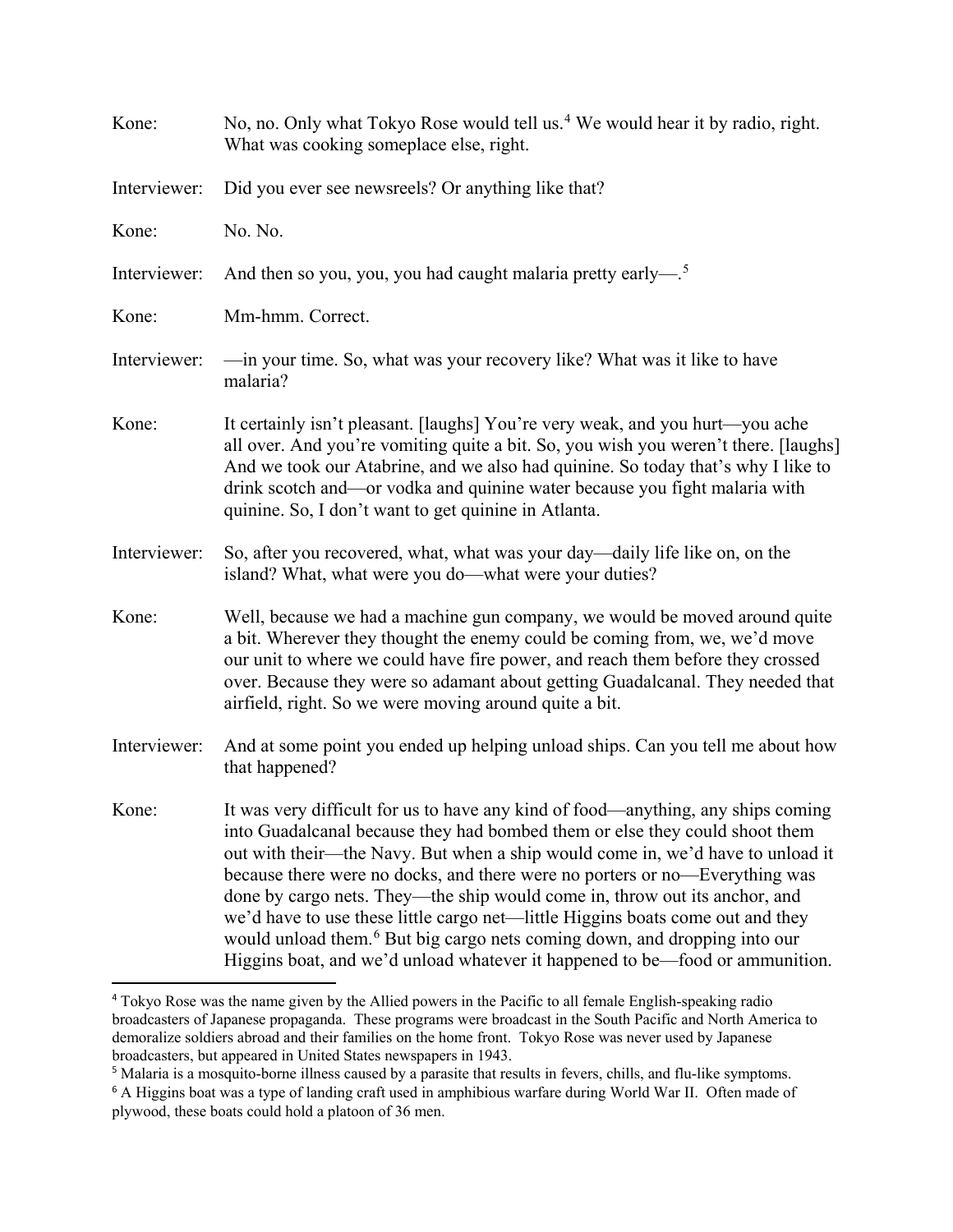And then, before you know it, the ship was gone again. So we had to do everything in a hurry. You know, one, one day we were unloading—I was there, I think there were four of us unloading—we had our helmets on, cartridge belts, our rifles we had put in the bottom of, of the Higgins boat. And then all of a sudden, the ship was being strafed. And then the cargo net stopped—whoever stopped the cargo net—and it split open. And all the things cascaded down on top of us. And we had to dive from our Higgins boat into the ocean. Well, in the process of loading, I had a lot of stuff on my—ammunition—on my knees and ankles so we could store, store the stuff in there—our little Higgins boat—so we could take it to shore. And I couldn't pull my legs out fast enough with all these cargo nets—or all these supplies started to drop down on top of us. But finally I made it, and in the process, I twisted my knees. And I wrecked my knees really is what happened to me. And—but fortunately when the cargo net finally broke open, it fell over top our Higgins boats. And as we came up from diving, we grabbed on the cargo nets, and that pulled us up so we climbed back into our Higgins boat. But from that time on, my knees were terrible, and I couldn't perform my duties. So they sent me to a hospital for surgery on my knees. And that was in New Caledonia. [laughs] And then, from there they sent us to Austral—New Zealand—and for more rehabilitation and then reassignment. And then the next trip we were supposed to make was back to Bougainville. But my knees were so bad that I never—I had to go back to hospital for more surgery on it. So—.

- Interviewer: So before you ended up in New Zealand, what, what was the hospital like in New Caledonia?
- Kone: They were all cargo—they were Quonset huts.<sup>[7](#page-9-0)</sup> All joined together—welded together. And the floor, yeah, or boards—big boards—but they were cracked. They weren't always tight together. And when different—different animal—not animal, not animal—different. The sailors would come in, and different Marines, because it was a Naval hospital. Marines didn't have any hospital. It was all Naval hospital. And they'd have to put—oh, rig, rig the guys up depending on how they were wounded. And then once you get your legs—say you got shot in the legs—they'd hang you, pull your legs up, then you were in a cast. Wouldn't they make the casts out of plaster or Paris or some whatever? It's almost like a concrete. Well they put in maggots, and they would eat the, the dead skin in there. And as the maggots would come out of the cast, they'd fall on the beds, and we'd knock them on the floor, knock them on the wood. And with our crutches [makes squish sound], we'd kill all the maggots, right. So, it was very rugged times, yeah.
- Interviewer: Do you remember food from that time?

Kone: I beg your pardon.

 $\overline{a}$ 

<span id="page-9-0"></span><sup>&</sup>lt;sup>7</sup> A Quonset hut was a prefabricated structure made of corrugated steel. Developed during World War I, the Quonset hut sold thousands of models during World War II.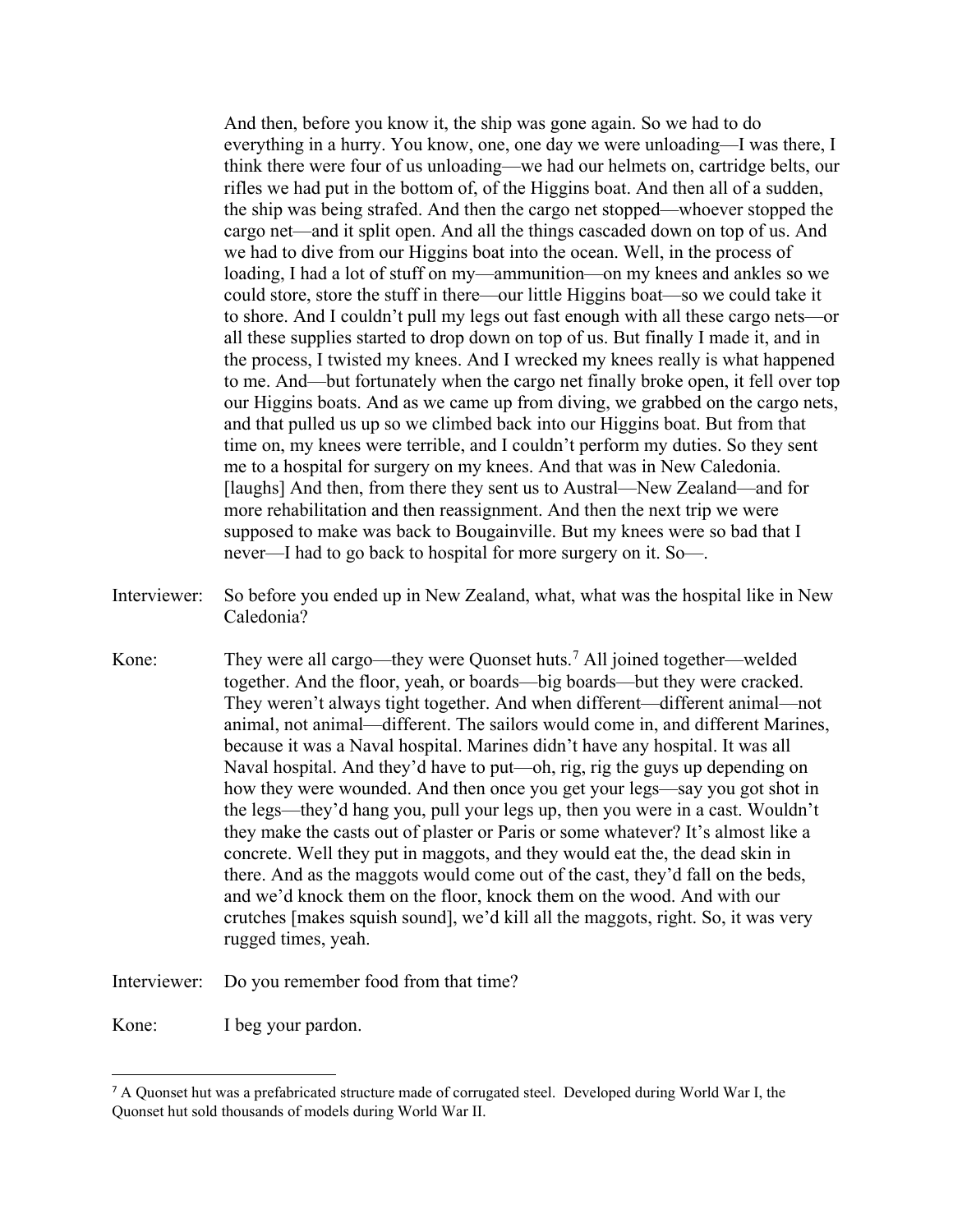Interviewer: Do you remember the food? Do you remember what you ate?

Kone: What did we eat?

Interviewer: Yeah.

 $\overline{a}$ 

- Kone: Whatever they brought us. Wasn't great, but it was, it was alright. We, we survived. Much better than being in the islands. I mean in Guadalcanal trying to get something to eat, right. Like when you go out on Guadalcanal we'd get powdered eggs for breakfast, for lunch they'd get powder eggs with—the same eggs—with powdered tomatoes. And then the dinner we get the same thing, only they put in Vienna sausage. And nobody'd eat it. So they'd throw that away. The next morning you get powdered eggs. [laughs] Same thing. So, that's why we lost so much weight because we couldn't get all of the food we needed. The ships couldn't last that long in the, in the little harbors that they had.
- Interviewer: So, during this time when you were at the hospital and then, and then possibly when you were in New Zealand, did you get to communicate with your family at all? Did you, did you send or receive any letters?
- Kone: Oh yes, yes. Once upon a time I got about twenty-five letters from my girlfriend at the time. Yeah. She wrote everyday. And of course, on the island, on Guadalcanal, we didn't, we didn't get any of the mail at all. But in New Zealand, I got at least twenty-something letters. And of course, everybody in my squad, they'd all pick up my letters because when they're delivering them somebody would always stand on a box of ammunition or something and call your name out, and just throw the letter, right. So every time "Kone, Kone, Kone, Kone"—so the squad would pick up my letters, and of course they'd start reading them, right. And they'd always come and say "Harry, you know what, you've got to marry this girl." [laughs] "She loves you." I said, "Thank you for reading my mail." [laughs] So, but days, days like that make it worthwhile, the comradery was there. Everybody was—we were, we were all one. Yeah.
- Interviewer: Do you remember any of your, of your comrades in particular?

| Kone:        | Did they do what?                                                                                                              |
|--------------|--------------------------------------------------------------------------------------------------------------------------------|
| Interviewer: | Did any, did any them—did you keep in touch with any of them?                                                                  |
| Kone:        | No. We, we—After Bougainville I think most everybody I knew was dead. You<br>know, so nobody that I contacted really. $880$ —. |
| Interviewer: | So why was this battle of Bougainville so important? Why were they training you<br>to go back there?                           |

<span id="page-10-0"></span><sup>8</sup> The Bougainville Campaign was a series of Naval and land battles between the United States and the Empire of Japan during World War II.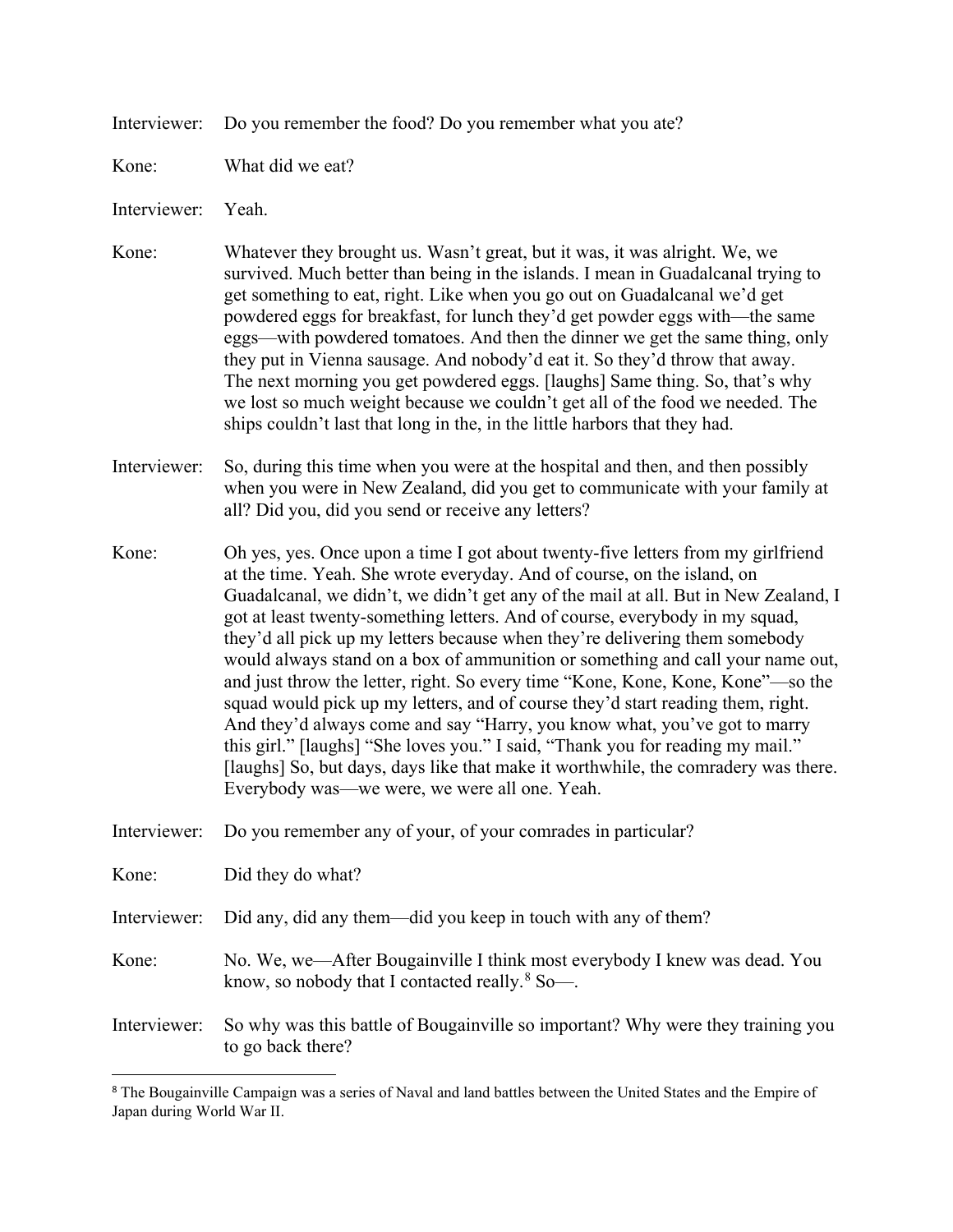| Kone:        | Because, that's the way they planned it—MacArthur and Nimitz—I guess.<br>MacArthur was going to go into New Guinea, and then they were going to go into<br>the Philippines, and then they were going to go into Japan, right. And the Navy-<br>because of the ships—they, they would go up on the islands. So that's—the Army<br>went one way, and the Marines went the other way. That's why we were in all the<br>islands, 'cause we needed the airfields. |
|--------------|--------------------------------------------------------------------------------------------------------------------------------------------------------------------------------------------------------------------------------------------------------------------------------------------------------------------------------------------------------------------------------------------------------------------------------------------------------------|
| Interviewer: | Can you describe what the fighting was like in Bougainville?                                                                                                                                                                                                                                                                                                                                                                                                 |
| Kone:        | The what is what?                                                                                                                                                                                                                                                                                                                                                                                                                                            |
| Interviewer: | Fighting. What, what was it like to fight there? What was the battle like?                                                                                                                                                                                                                                                                                                                                                                                   |
| Kone:        | It—What can I tell you about that? I—you, you, your mind goes blank after<br>awhile, and you know what you have to do, what you were trained to do. And,<br>you know, you do what you have to. It's, it's-[sigh] it's very difficult to talk<br>about it, right.                                                                                                                                                                                             |
| Interviewer: | Now your legs had been injured previously. Did, did that play a role in, in how<br>the battle went for you?                                                                                                                                                                                                                                                                                                                                                  |
| Kone:        | Well, you, you know what you're supposed to do, and you know the man—or<br>your comrades on the left are gonna do what they have to do, and those on your<br>right. And that, that's why in the Marine Corps we have that Semper Fi, "Always"<br>Faithful." You know what you have to do, and you know that anybody else on the<br>other right or left of you, they'll do what they have to do, so.                                                          |
| Interviewer: | So, after that, you, you ended up going back to New Caledonia.                                                                                                                                                                                                                                                                                                                                                                                               |
| Kone:        | Mm-hmm.                                                                                                                                                                                                                                                                                                                                                                                                                                                      |
| Interviewer: | So, so when was that exactly?                                                                                                                                                                                                                                                                                                                                                                                                                                |
| Kone:        | What is what exactly?                                                                                                                                                                                                                                                                                                                                                                                                                                        |
| Interviewer: | When, when did you end up going back to New Caledonia? Right after the battle?                                                                                                                                                                                                                                                                                                                                                                               |
| Kone:        | Yeah, yeah. Right. Then I went there for more surgery, right, right.                                                                                                                                                                                                                                                                                                                                                                                         |
| Interviewer: | And, and was that—was it successful this surgery? Or—.                                                                                                                                                                                                                                                                                                                                                                                                       |
| Kone:        | Well, they told me that I was gonna have maybe three other operations rest of my<br>life, so. They didn't know. They do what they have to do at the time, and so.<br>But they said I'd have probably at least three other surgeries the rest of my life.<br>So in the meantime, oh--. Before I forget, I have to tell you this. I was in the                                                                                                                 |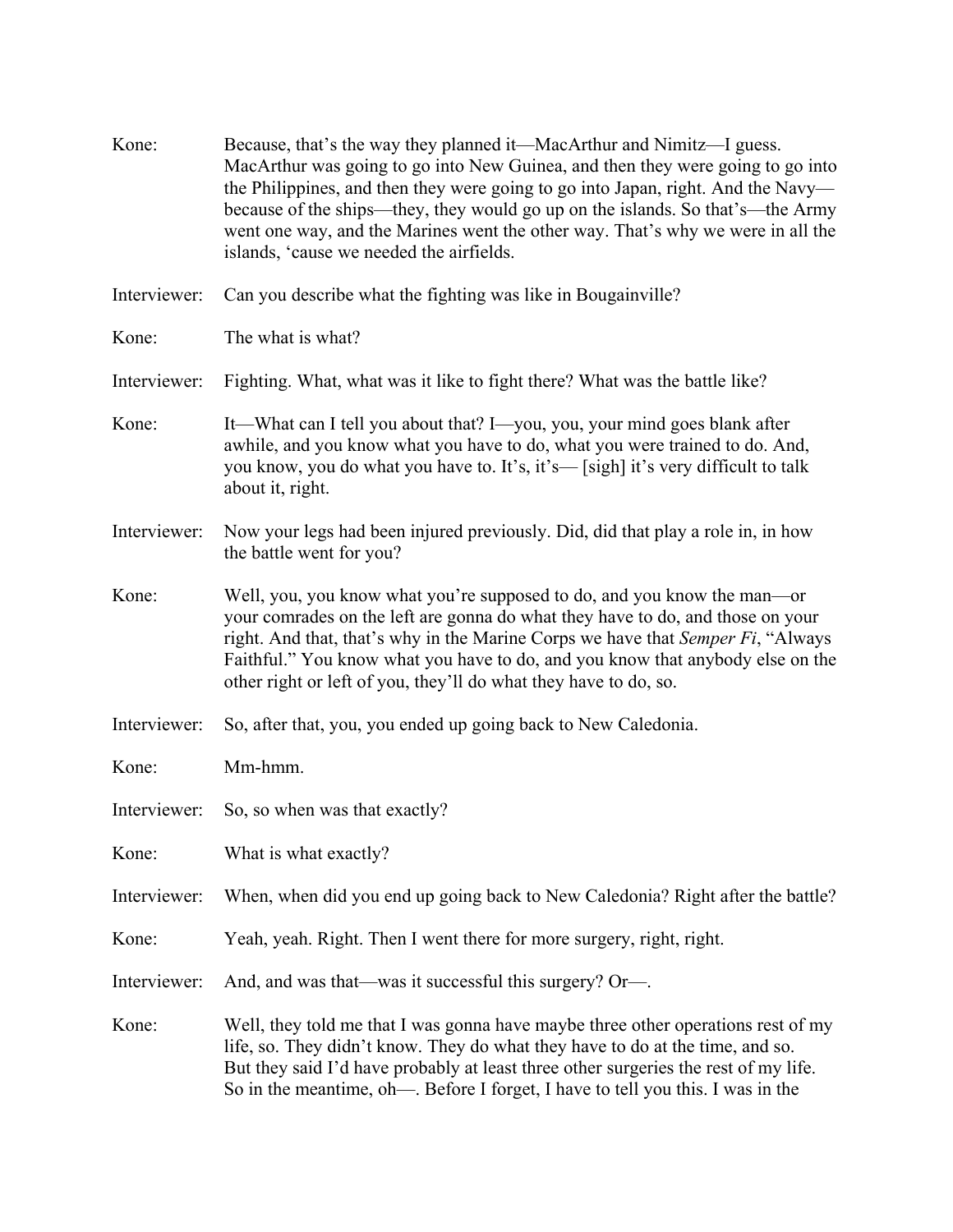hospital ship coming back after they couldn't do much more for me. They said, "You, you can't stay over here much longer 'cause you, you can't help us." I came back on a hospital ship, and oh about a half hour before we came into, into the California coast, the captain made an announcement. He said, "In about a half an hour," he said, "we're gonna go under the Golden Gate Bridge." Well as soon as that word went out, every crutch, and every cane, and every—anything that they could hobble—went topside. And when we went under the Golden Gate Bridge, and everybody was quiet. The only things you could hear were just the motors running in the ship. And I looked up and I said, "Oh, thank you Father for bringing us home." I think to that day—to this day—that's the most memorable thing I have in my life. [coughs] Oh, I forgot my coffee.

- Interviewer: Oh yeah. Go ahead and take a, a drink of—a little break to drink some more coffee.
- Kone: Mm-hmm. [drinks coffee] Very good.
- Interviewer: All these beautiful trees are contributing to a, a very intense allergy season.

[pause]

 $\overline{a}$ 

So you sailed under the Golden Gate Bridge, and this was your return home to the United States. How did you feel about leaving the Pacific?

Kone: Well, I was glad to, to leave. I mean, we zigzagged all the way back to the States. And then we—First place we landed, "Be prepared," they told us, "We don't know what hospital we're going to, and what, what floor I would be on, and what—and—"different little things like that. So anyhow, when we landed, they put us in ambulances, and we went to Oak Knoll Hospital—it was in Oakland, California—and our beds were selected for us. And—so when we got there, I went to my bed. And we used to call it the, the sack. And on there, there was a book. And I thought, "Gee, this is nice. The Navy's giving us books." And I picked the thing up, and it said, *The Science of Mind* by Ernest Holmes.<sup>[9](#page-12-0)</sup> Are you ever familiar, familiar with these? And I said, "Gee, I, I've never seen this book or heard of it, I wonder what it is." So I started to read it. Well it's one of these esoteric type of books. And I said, "This is fabulous. Next to the Bible, I think it's the best book I've ever read." And unfortunately I—we were only there about two weeks, and it's a real thick book like this [demonstrates]—and they said, "Please leave all your books and all the materials for the next group that's coming." There's a next group of veterans arriving. And I—then I went to the hospital in San Diego for more surgery down there. But then I, I didn't know anything about it until mon—years later—when we found out that the man who wrote the book, I could've heard him talk in California had I only known it. But nobody knew anything about Ernest Holmes, right. So, he created the *Science of Mind*. It was a

<span id="page-12-0"></span><sup>9</sup> Ernest Holmes was the founder of Religious Science. His book *The Science of Mind* proposes a science with a new relationship between humans and God.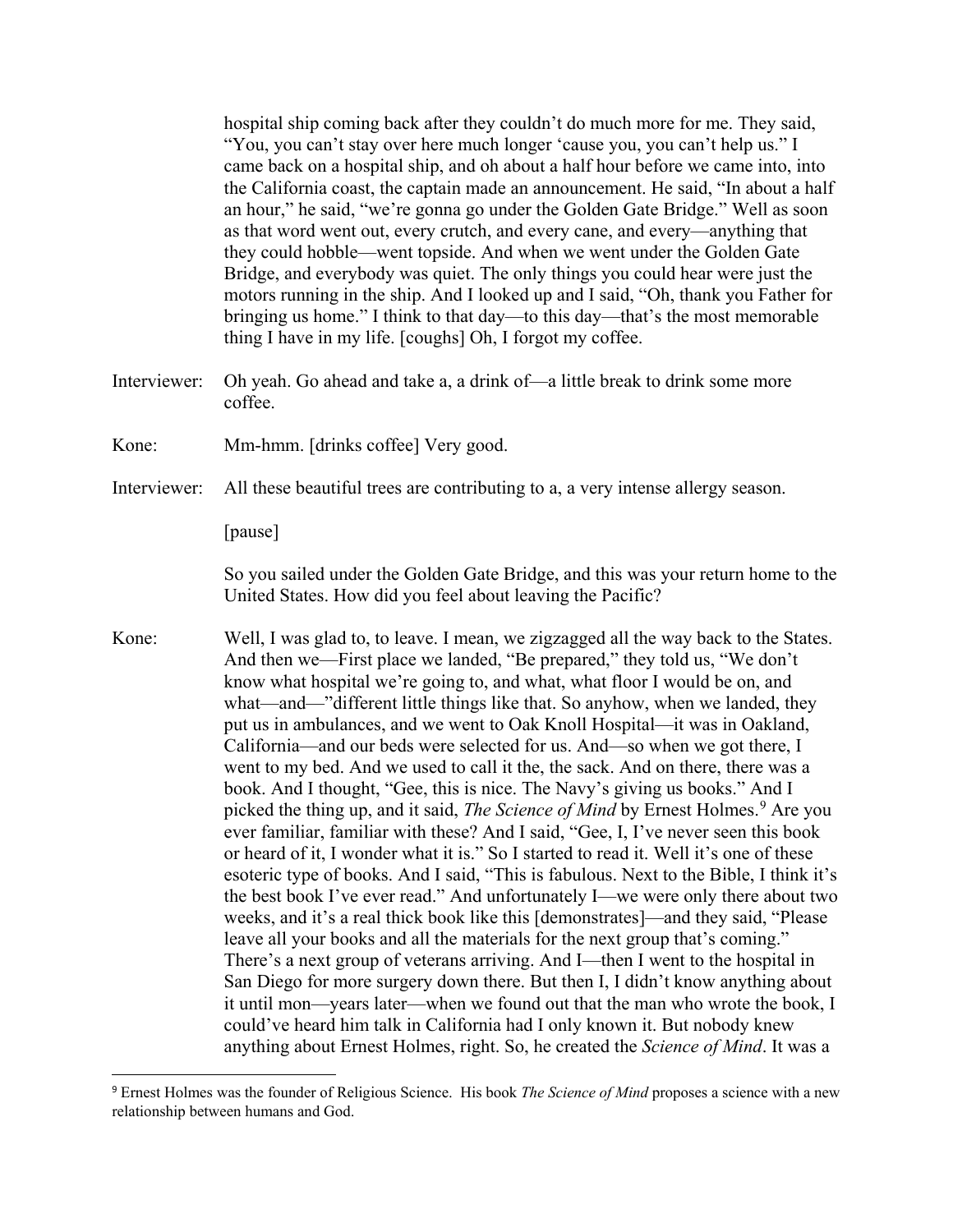|              | form of religion, right. Spiritual approach I guess I should say, right. But that was<br>fabulous, to have a book like that. That of all the beds, and all the, you know, so<br>yeah. So life is, is wonderful. It just seems growing and growing, right.                                                                                                                                                                                                                                                                                                                                                                                                                                                                                                                                                                                                       |
|--------------|-----------------------------------------------------------------------------------------------------------------------------------------------------------------------------------------------------------------------------------------------------------------------------------------------------------------------------------------------------------------------------------------------------------------------------------------------------------------------------------------------------------------------------------------------------------------------------------------------------------------------------------------------------------------------------------------------------------------------------------------------------------------------------------------------------------------------------------------------------------------|
| Interviewer: | So, was there a difference in the medical treatment between the New Caledonia<br>kind of field hospital and the-                                                                                                                                                                                                                                                                                                                                                                                                                                                                                                                                                                                                                                                                                                                                                |
| Kone:        | Oh yes. In the field hospital, they only do first, first class things. When I say first<br>class—they do that in a hurry. They can't do a real fine surgery. Like me knees<br>required more type of surgery than they could do in the, in the, in the field<br>because they had to cover the wounds and sow them up, and things like that.<br>Remove the shrapnel, and different things—stop the bleeding, and that sort of<br>thing. So, yeah. So, they were different. But they, they—it was a wonderful<br>medical program, 'cause I was like in five hospitals in California. So-                                                                                                                                                                                                                                                                           |
| Interviewer: | And, and do you remember—did they, did they give you medication for pain or,<br>you know-                                                                                                                                                                                                                                                                                                                                                                                                                                                                                                                                                                                                                                                                                                                                                                       |
| Kone:        | Pills to take, you mean? Yeah, yeah, yeah, yes. [laughs] Yeah. Otherwise you<br>wouldn't be sleeping too well. [laughs] Yeah, yeah. Yes, they gave you whatever<br>they thought you needed, yeah. They were very good, right.                                                                                                                                                                                                                                                                                                                                                                                                                                                                                                                                                                                                                                   |
| Interviewer: | So, after this time that you spent in California, where did you go next?                                                                                                                                                                                                                                                                                                                                                                                                                                                                                                                                                                                                                                                                                                                                                                                        |
| Kone:        | They—the last hospital I was in—In the meantime, I was doing guard duty at<br>different places because they wanted me to walk around and do the best I could.<br>And then they thought maybe it would be great if I went to OCS because of my<br>experience in Guadalcanal and different places. And so I said, "No." I said, "I<br>don't think I'm gonna make it because my knees are too weak." They said, "No,<br>no, no, you're ok. You're mobile." So, I went to OCS in Quantico. And we had to<br>learn to poop and snoop and do different things like that to, to become an officer.<br>And my legs just gave out completely. So, when I went to the hospital there in<br>Quantico, the doctor said, "Son, you should' ve been out of this hospital a year and<br>a half ago. What are you doing walking around here?" So, they discharged me,<br>right. |
| Interviewer: | So before—Just going back to the, the trip from California to Virginia. How did<br>you get across the states?                                                                                                                                                                                                                                                                                                                                                                                                                                                                                                                                                                                                                                                                                                                                                   |
| Kone:        | Railroad, yeah. That's all they had in those days, right, I guess. Well, then they<br>had airplanes, but most of them was just to, to put you—They, they had troop<br>trains. So many people were—I mean so many soldiers, and sailors, and Marines<br>were being transferred different places. So, they go so far, and so many would<br>leave and, and then we headed up from California to Virginia—Quantico,<br>Virginia, right.                                                                                                                                                                                                                                                                                                                                                                                                                             |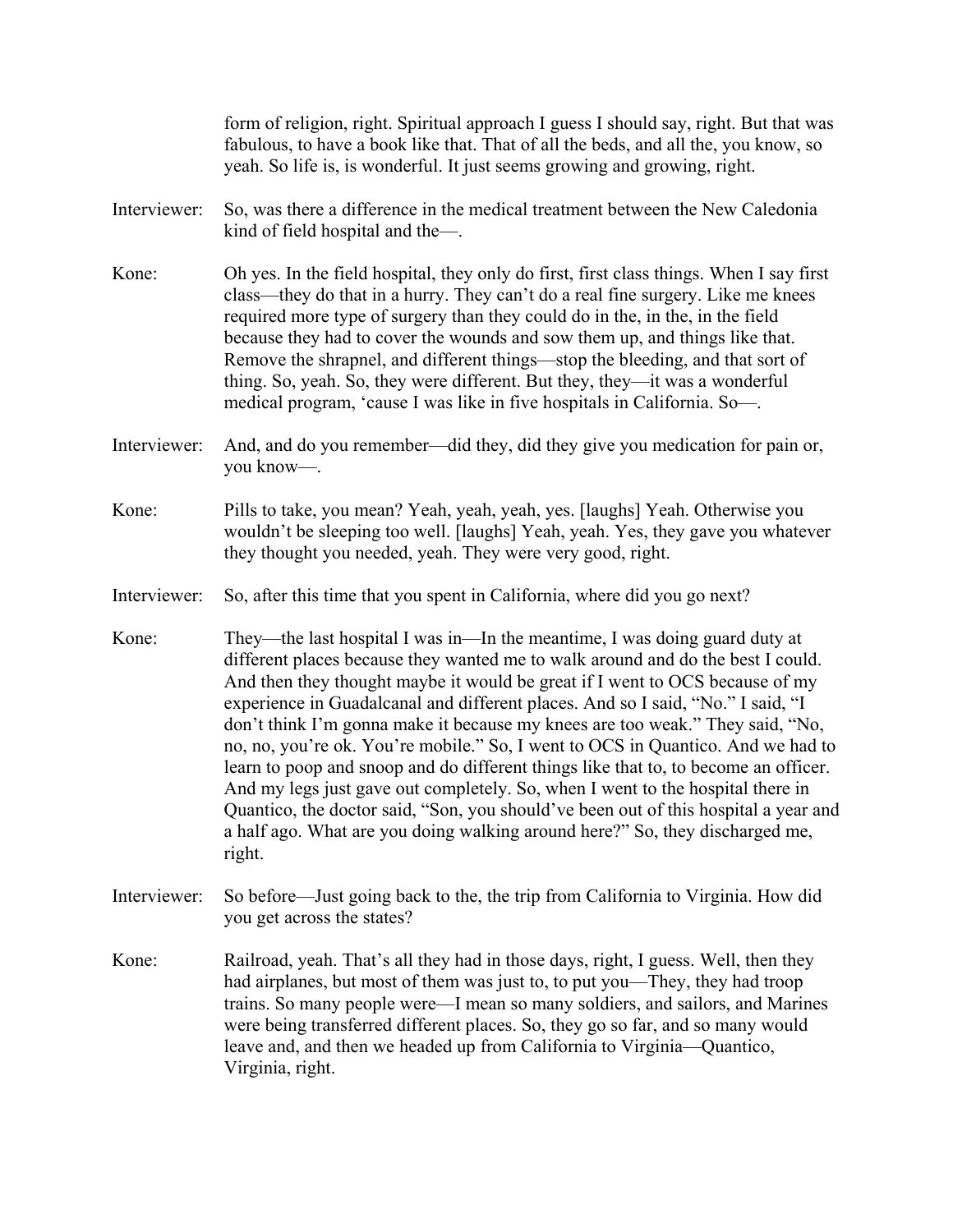| Interviewer: | Do you remember stopping anywhere along the way?                                                                                                                                                                                                                                                                                                                                                                                                                 |
|--------------|------------------------------------------------------------------------------------------------------------------------------------------------------------------------------------------------------------------------------------------------------------------------------------------------------------------------------------------------------------------------------------------------------------------------------------------------------------------|
| Kone:        | Only to discharge pass-passengers, right. No.                                                                                                                                                                                                                                                                                                                                                                                                                    |
| Interviewer: | And when you were in Quantico, what were your, what were your duties? You<br>were talking about some of the specific training.                                                                                                                                                                                                                                                                                                                                   |
| Kone:        | Yeah, we were learning to become officers, yeah. Drills, and rifle procedures,<br>and ideas of what you are going to face, and yeah. Now I'm very happy that I was<br>discharged because I would've gone to Korea as an officer in those days, right.                                                                                                                                                                                                            |
| Interviewer: | So then, what were your memories of the end of the war when, when the bombs<br>were dropped on Japan?                                                                                                                                                                                                                                                                                                                                                            |
| Kone:        | Oh, I, I thought that was a wonderful thing, otherwise they predict that a million<br>men were going to be killed going in to Japan, so. You're sorry that, that<br>individuals had to be killed. But, the Japanese were not famous for prisoner—for<br>protecting prisoners at all. They were very cruel, very—almost wicked I would<br>say—from what we have heard about the fellas who were prisoners. So I, I was<br>very happy that it was all over, right. |
| Interviewer: | Do you remember where you were when you learned about the bombs that were<br>dropped on Japan?                                                                                                                                                                                                                                                                                                                                                                   |
| Kone:        | The bombs on Japan?                                                                                                                                                                                                                                                                                                                                                                                                                                              |
| Interviewer: | The atomic bombs. Do you remember where you were?                                                                                                                                                                                                                                                                                                                                                                                                                |
| Kone:        | I, I guess I was in the Pacific at the time.                                                                                                                                                                                                                                                                                                                                                                                                                     |
| Interviewer: | Well, you were in the Pacific when they were dropping the initial bombs, but the,<br>the end of the war. Do you, do you remember the moment when you-                                                                                                                                                                                                                                                                                                            |
| Kone:        | Oh! The end of the war completely.                                                                                                                                                                                                                                                                                                                                                                                                                               |
| Interviewer: | Mm-hmm.                                                                                                                                                                                                                                                                                                                                                                                                                                                          |
| Kone:        | No, I don't remember where I was. I really don't. But I must've been very<br>happy. [laughs] But I don't remember exactly where I was.                                                                                                                                                                                                                                                                                                                           |
| Interviewer: | So, you were discharged in August of 1945? Is that right, August of 1945?                                                                                                                                                                                                                                                                                                                                                                                        |
| Kone:        | Mm-hmm.                                                                                                                                                                                                                                                                                                                                                                                                                                                          |
| Interviewer: | And, can you tell me about meeting your wife? Where did you go right after you<br>were discharged?                                                                                                                                                                                                                                                                                                                                                               |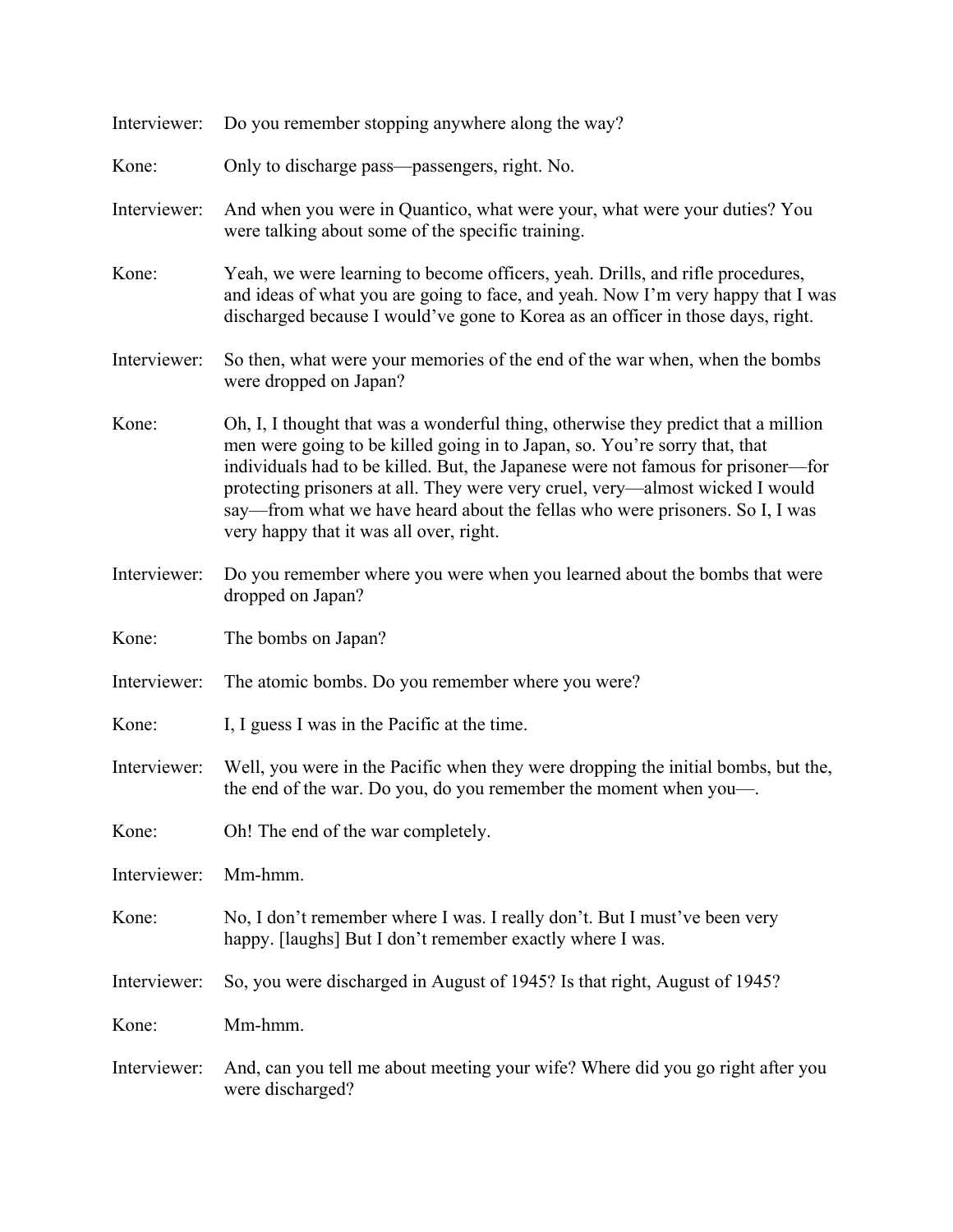| Kone:        | I went to Chicago, and we made arr—we made arrangements to get married in<br>Chicago. And we were married in Chicago, right. So-                                                                                                                                                                                                                                                                                                                                                                                                                                              |
|--------------|-------------------------------------------------------------------------------------------------------------------------------------------------------------------------------------------------------------------------------------------------------------------------------------------------------------------------------------------------------------------------------------------------------------------------------------------------------------------------------------------------------------------------------------------------------------------------------|
| Interviewer: | So how, how did you meet her?                                                                                                                                                                                                                                                                                                                                                                                                                                                                                                                                                 |
| Kone:        | I met her at this boardinghouse. Way back in '49, I guess it was. Yeah.                                                                                                                                                                                                                                                                                                                                                                                                                                                                                                       |
| Interviewer: | In, in '39?                                                                                                                                                                                                                                                                                                                                                                                                                                                                                                                                                                   |
| Kone:        | '39, yeah.                                                                                                                                                                                                                                                                                                                                                                                                                                                                                                                                                                    |
| Interviewer: | So this is the same girlfriend—.                                                                                                                                                                                                                                                                                                                                                                                                                                                                                                                                              |
| Kone:        | Yeah, oh yeah. Wrote me all these letters. Oh absolutely, right. Oh yeah.                                                                                                                                                                                                                                                                                                                                                                                                                                                                                                     |
| Interviewer: | And what, what was her name?                                                                                                                                                                                                                                                                                                                                                                                                                                                                                                                                                  |
| Kone:        | Marjorie.                                                                                                                                                                                                                                                                                                                                                                                                                                                                                                                                                                     |
| Interviewer: | And so she—Did you write back to her during the war too? Did you write letters<br>back to her?                                                                                                                                                                                                                                                                                                                                                                                                                                                                                |
| Kone:        | Unfortunately, I didn't, right. And she told me about that too. She says, "You<br>know, I dated a couple guys while you were gone." I said, "oooohhhh." And she<br>said, "Well you didn't write to me that much. I didn't know where you were<br>going." I said, "Well they, they, they tore up all our letters. You know, they<br>crossed everything out." And she said, "And we weren't so busy." And I said, "I<br>didn't have time to really write," so. I said, "I know I should have, and I didn't."<br>But anyhow, she was, she was faithful, and wonderful, and yeah. |
| Interviewer: | And she was in—Did she spend the war in Wisconsin?                                                                                                                                                                                                                                                                                                                                                                                                                                                                                                                            |
| Kone:        | Yes, right.                                                                                                                                                                                                                                                                                                                                                                                                                                                                                                                                                                   |
| Interviewer: | Was she a student?                                                                                                                                                                                                                                                                                                                                                                                                                                                                                                                                                            |
| Kone:        | She rolled bandages. She rolled bandages for—I guess it was—She<br>worked—At the time, she was working for the Cudahy Packing Company, and<br>she was the—working in the, in the main office. <sup>10</sup> A secretary to the president,<br>she was. You know, you know. So she was in Milwaukee all the time, right. Mm-<br>hmm. Yeah.                                                                                                                                                                                                                                      |
|              |                                                                                                                                                                                                                                                                                                                                                                                                                                                                                                                                                                               |

<span id="page-15-0"></span><sup>&</sup>lt;sup>10</sup> The Cudahy Packing Company was an American meat packing company established in 1887.

 $\overline{\phantom{a}}$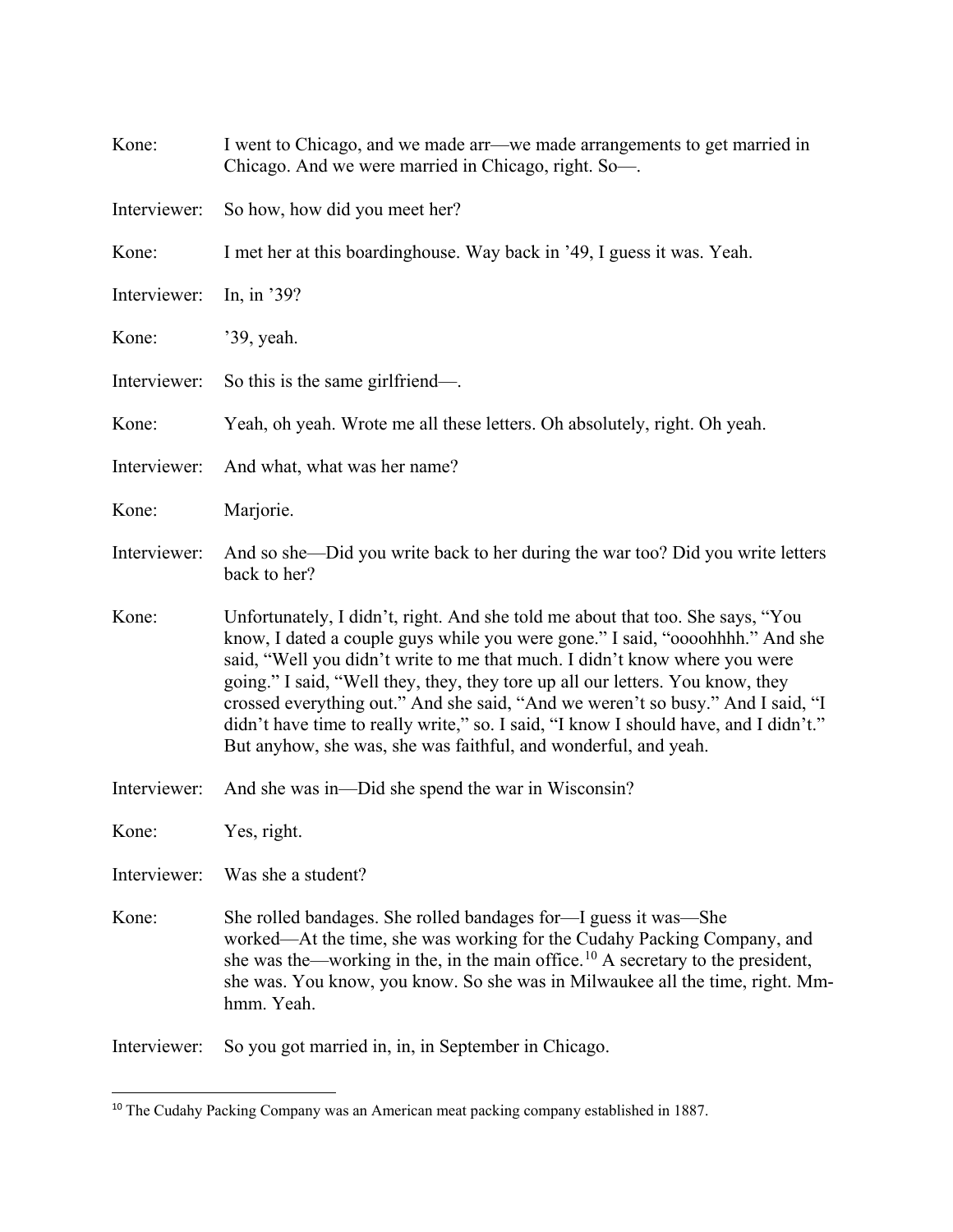| Kone:        | Mm-hmm.                                                                                                                                                                                                                                                                                                                                                                                                                                                                                                                                                                                                                                                                                                                                                                                                                                                                                                                                                                                                                                                                                                                                                                                              |
|--------------|------------------------------------------------------------------------------------------------------------------------------------------------------------------------------------------------------------------------------------------------------------------------------------------------------------------------------------------------------------------------------------------------------------------------------------------------------------------------------------------------------------------------------------------------------------------------------------------------------------------------------------------------------------------------------------------------------------------------------------------------------------------------------------------------------------------------------------------------------------------------------------------------------------------------------------------------------------------------------------------------------------------------------------------------------------------------------------------------------------------------------------------------------------------------------------------------------|
| Interviewer: | Who came to your wedding?                                                                                                                                                                                                                                                                                                                                                                                                                                                                                                                                                                                                                                                                                                                                                                                                                                                                                                                                                                                                                                                                                                                                                                            |
| Kone:        | We only had twelve people: my mother, my father, her motherand just friends<br>from Chicago, I guess. So that's it, yeah. There were at least twelve of us, right.<br>Counting us! [laughs] Yeah.                                                                                                                                                                                                                                                                                                                                                                                                                                                                                                                                                                                                                                                                                                                                                                                                                                                                                                                                                                                                    |
| Interviewer: | So then, was it very shortly after your marriage that you were diagnosed with TB?                                                                                                                                                                                                                                                                                                                                                                                                                                                                                                                                                                                                                                                                                                                                                                                                                                                                                                                                                                                                                                                                                                                    |
| Kone:        | Yeah, after about three months. So, she waited two and a half years for me, and<br>she'd have to take an L, a streetcar, and a bus to get to the hospital, you know.<br>And she'd come like three times a week, three-four times a week, right.                                                                                                                                                                                                                                                                                                                                                                                                                                                                                                                                                                                                                                                                                                                                                                                                                                                                                                                                                      |
| Interviewer: | And what was that hospital like?                                                                                                                                                                                                                                                                                                                                                                                                                                                                                                                                                                                                                                                                                                                                                                                                                                                                                                                                                                                                                                                                                                                                                                     |
| Kone:        | It was a VA hospital—veteran's hospital. Just like every other hospital that<br>you've ever been into, right. Although, there are more paraplegics and<br>quadriplegics and—Well as you—What can I tell you? A lot of jungle rot on, on,<br>on the people that—and everything was like purple every time you passed this<br>one section. They were getting rid of all the purple bandages, and so on. And I<br>had to go there for something, it was on my-I think my tongue hurt because one<br>of the fellas that I was close to had cancer of the tongue. Naturally, you look at<br>him, and you, you, you can pick up cancer too. Now I thought, "Why is my<br>tongue sore? Maybe there's something wrong." So, I applied to go to this place<br>where, where they—all the wounded people were. And I saw all these bandages.<br>And I noticed the doctor was using one finger. She said, "Ok, let's see. We'll do<br>that. And we'll do this here, and we'll do that over here, and we'll put them over<br>here." And all of a sudden my tongue got better. [laughs] Yeah, I didn't want any<br>of those purple hands fingers going in my tongue, right. So, I get up and walked<br>out, right. |

Interviewer: So—.

Kone: But they, they were wonderful. All the doctors were marvelous, and—Oh, oh one thing I would like to explain to—These poor guys coming back from Europe, or from Afghanistan, and all of the Middle East and over there—at night time, we'd get out of our beds in the VA hospitals, we'd get out of our beds and go to the johns. And we'd sit there and talk to each other. And, oh maybe three or four of us would sit there for a while and then maybe three or four other guys would come in like one o'clock/two o'clock in the morning they couldn't sleep, and so on. And then we'd talk about what happened to you. Where were you? And what was life? What are you gonna do when you finish? And I remember this one fella. He was some—I think he was from West Virginia and, and he worked in the coal mines—and he said, "You know, guys," he said, "I am never going down one of those mines again." And we asked him, "Why would you not go down there?"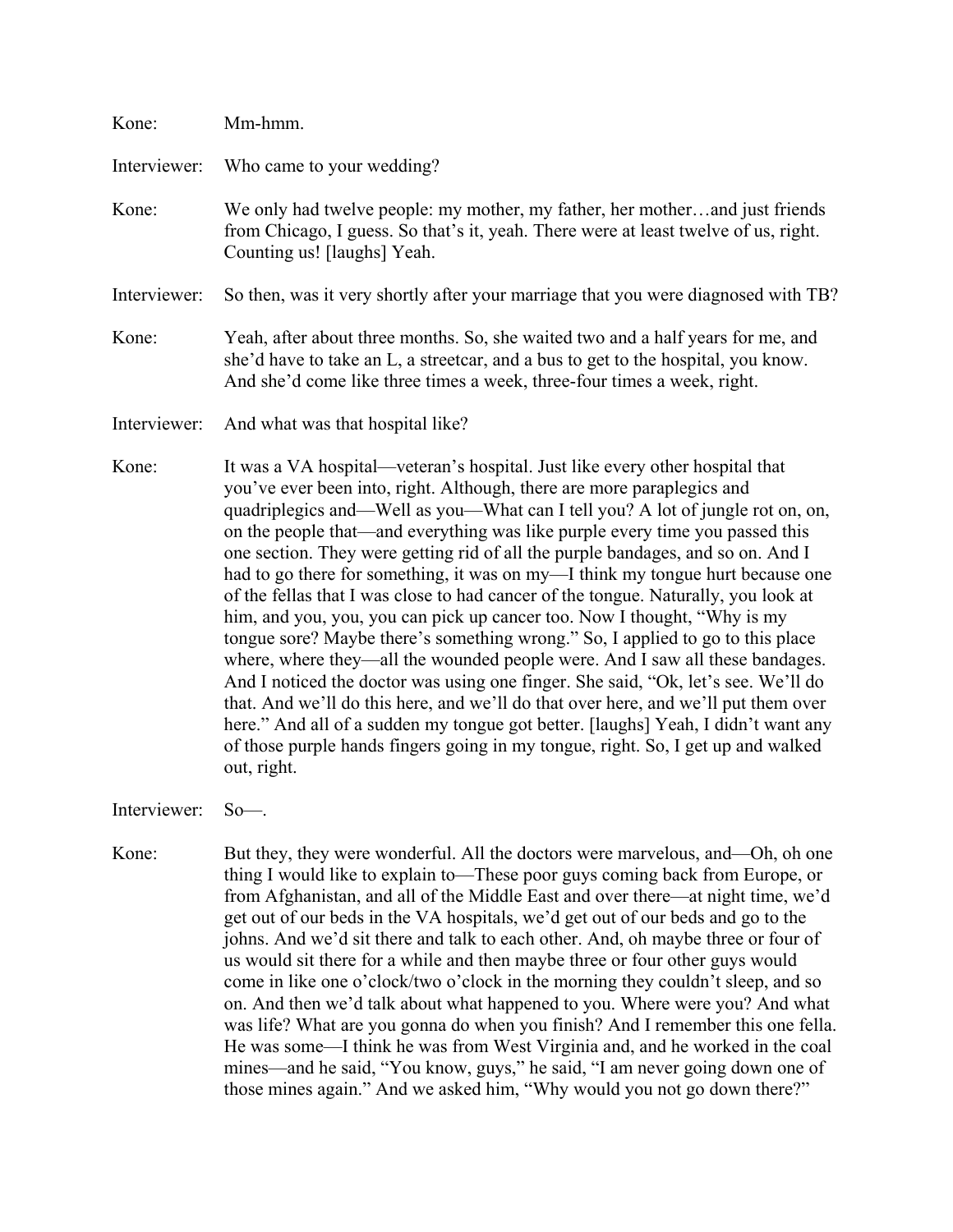And he explained to us all the problems that they had with the mines, and so on. And he said, "That's not for me anymore. Not after being in service. And, and hearing what some of you guys were doing. I'm never gonna go back there." And then some of the other fellas—the, the black fellas there—they would talk about the trouble they had with, with the white police in the South. And this one fella told us about it. He asked his wife to come down. And when she got off the train, he went up and he kissed her. And all of a sudden, the police started banging him on the back and hitting him on the head. You're not, you're not supposed to kiss a white woman, you know, in a railroad station. And finally the MPs were there, and they dragged the police off. And his wife was, you know, quite white. That was the problem, right. And then we'd hear stories like this—that what happened to some of the black fellows—and, and you realize, and you look at them, you know. And they're bleeding the same way you are, you know. Their hearts are in the same way, and their blood's the same color, and they have the same feelings, and, you know, and they go to the same churches and all this or something. So, I maybe—that's what some of these fellows from the, from—They'd get together and talk what they did. That would help them because the psychiatrists aren't helping them. And it would seem to me that if they could get together and just talk—this has happened to me, and this is where it hurts, and this is why, you know, I only have one leg or—. Of course the guys without a head, they don't talk at all, you know. So, they don't come and talk to you. But I think that would help them more than just talking to a psychiatrist, right. Just like I'm talking to you. And you and I were in the same truck that got blown up or something, you know. Anyhow that, that, I think that helped tremendously.

|              | Interviewer: That helped you-                                                                                                                                                                                                                                                                                                             |
|--------------|-------------------------------------------------------------------------------------------------------------------------------------------------------------------------------------------------------------------------------------------------------------------------------------------------------------------------------------------|
| Kone:        | Yeah.                                                                                                                                                                                                                                                                                                                                     |
|              | Interviewer: —and, and the, the—.                                                                                                                                                                                                                                                                                                         |
| Kone:        | Yeah.                                                                                                                                                                                                                                                                                                                                     |
|              | Interviewer: —and the other veterans in the hospital.                                                                                                                                                                                                                                                                                     |
| Kone:        | Yes.                                                                                                                                                                                                                                                                                                                                      |
| Interviewer: | And, and you had mentioned you, you also became a DJ for the hospital radio.<br>Did you, did—What kinds of things did you talk about on the radio? What was<br>the radio like?                                                                                                                                                            |
| Kone:        | We would interview different people who came. The different celebrities. That<br>was when Dean Martin and Jerry Lewis were still partners. And we came and<br>talked to them. Bandleaders would come. Kay Starr. Kay Starr, a singer? <sup>11</sup> She<br>was a gal. We interviewed her. Oh, so many people that—Different writers would |

<span id="page-17-0"></span><sup>&</sup>lt;sup>11</sup> Katherine Laverne Starks was an American pop and jazz singer.

 $\overline{\phantom{a}}$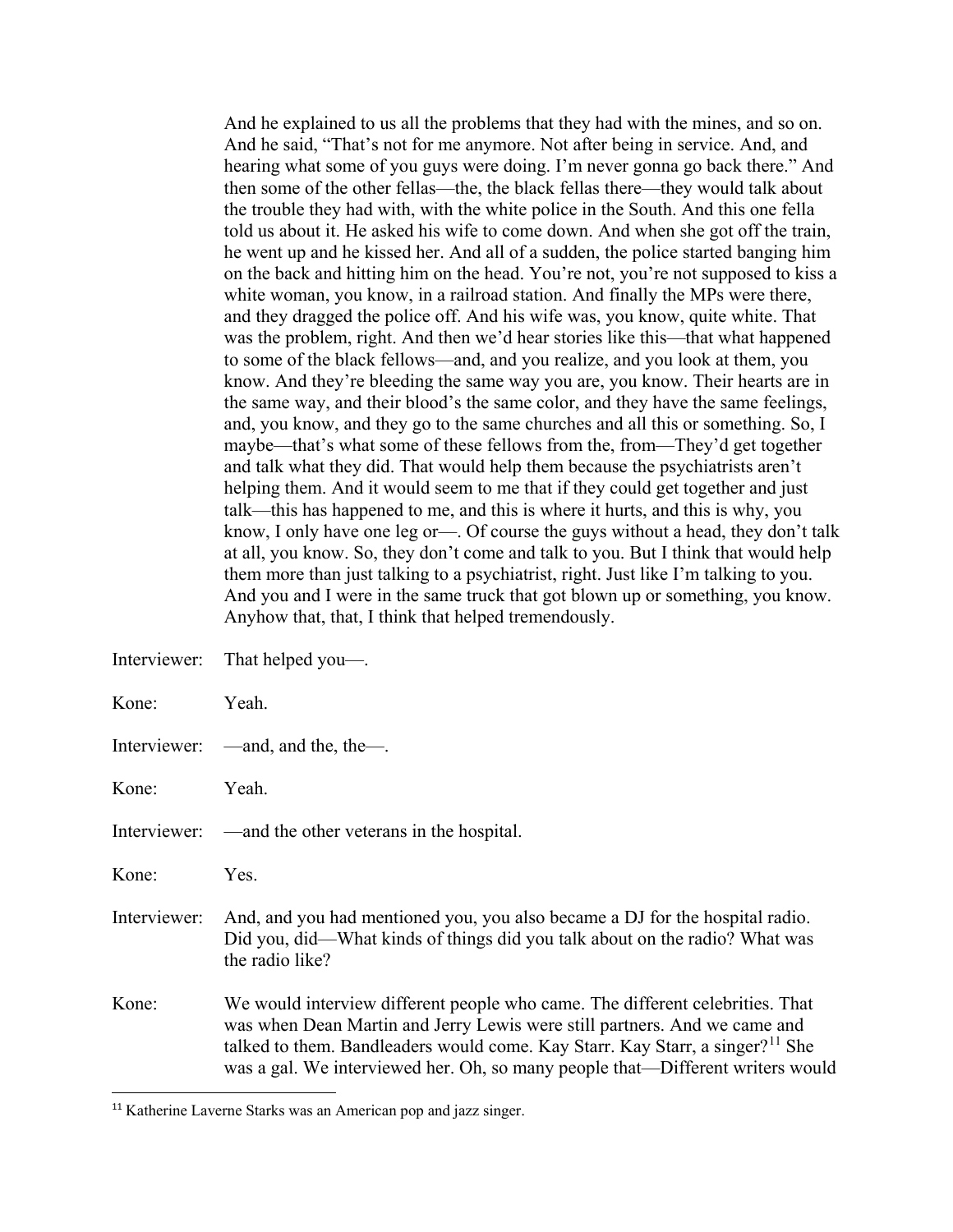come. Newspapermen would come. And we'd talk to them. Ask them what they're doing and where, where they're going, and so on like that. And then, we'd play records that the WPA writers created—different people from Hollywood would record different songs and welcome the fellas back home. And we'd play that to them. And then somebody believed that if you had something under your pillow—like a little microphone or a, a, a receiver—that you would learn, that you could learn a language. And so we put French on, and we put Italian on, or what—whatever language we had, and we'd play those. But I never remember anybody ever learning to speak a language because they'd be listening to these things under their pillow, right. And then they had physical therapy. We made— They'd, they'd give us parachutes and they would show us how to pull different strands out, and we could make napkins, make tablecloths out of the parachutes. And plastic—we made pianos out of plastic. Little, little teeny pianos. And we'd make purses and wallets out of leather. They'd teach you how to sew it, and all that sort of thing. So the, the hospitals were very good for us, for rehabilitation, right.

- Interviewer: What did you do with those things when you made them? Did you keep them or did you sell them?
- Kone: Oh, some. In fact, when you see a great big sergeant knitting [laughs], and they made little booties, and they'd make—well, I don't know what they'd make little pillows, I guess, and things, yeah. And here they are knitting [laughs], you know. You know, I never learned to knit, right. I made a couple wallets and some things like that, you know. Well you give them to people because didn't cost us anything for the material. It all came from the VA. And some things they were so nice, so they put them in the little place where they sold, you know, coffee food—and things like that—for visitors. And they'd buy them. They'd buy these things—wallets and purses. [drinks coffee]
- Interviewer: So, while you were in the hospital, what were you—what were your hopes and dreams for the future? What were you thinking about that you wanted to do next?
- Kone: Well one nice thing. The University of Wisconsin was working with the Army or—yeah, I guess it was the Army—and they would give, give courses. And I took a whole year of English—English literature from the University of Wisconsin from USAF- United States Armed Forces, something or other.
- Interviewer: While you were in the hospital?
- Kone: While I was in the hospital. They'd come right to my bed—right to the bed, right.
- Interviewer: This was the University of Wisconsin? Or the University of Chicago?
- Kone: That, that was from the University of Wisconsin, right.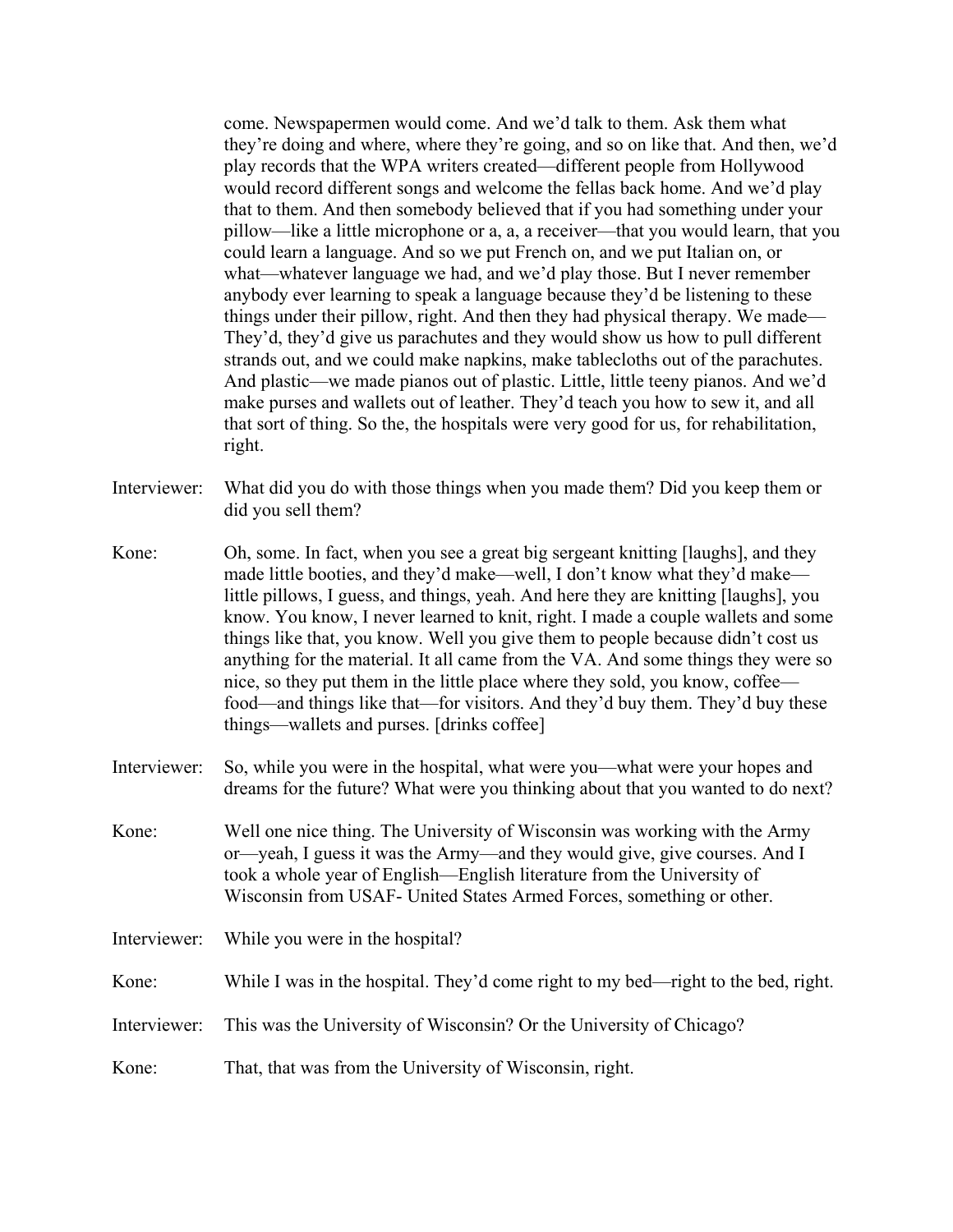- Interviewer: And so then when you, when you did get out, you, you went back to complete your undergraduate degree at, at—.
- Kone: At Northwestern.
- Interviewer: And how did you obtain your GI Bill benefits to do that? How did you learn about the GI Bill?
- Kone: Oh, just applied for it. And when I was discharged in Quantico, I think I was given a twenty percent disability right then, when I was discharged from the from Quantico. So I guess I was already registered with the VA. And so, I just, you know, applied for it and away I went.
- Interviewer: And did it give your—you and your wife—house, housing assistance as well?
- Kone: Oh, they paid for everything. I got a—We didn't get pensions in those days, we got compensation because in compensation, they can cut it. A pension, I guess, is sacred, and that was from World War I. Those fellas got pensions. So, we only got compensations. While I was in the hospital, I was one hundred percent disabled, and then they kept cutting it back. So—but I guess they sent the bills to Northwestern and—'cause I never paid a thing. And I'd go to the bookstore and just sign and—Shit and get my books and everything. You know, all paid for.
- Interviewer: What did you study?
- Kone: Communications. So, speech pathology and audiology.
- Interviewer: And where did you live while you were attending school?
- Kone: I lived with my wife in an apartment building. We had an apartment, right.
- Interviewer: Was it close by campus?
- Kone: Yeah, I took the L everyday to, to, to Evanston, right, 'cause we were living in Chicago—right on the lakefront. Off Lake Michigan, right. Mm-hmm.
- Interviewer: And can you tell me about your, your career after you graduated?
- Kone: Well, let's see. After I got my degree, I went and got a Master's degree. And then I taught elementary school. [laughs] This one school I went to, the, the principal said, "Harry, you have to go to the second grade because the, they're having trouble with a teacher teaching—reading." And I said, "Ok." Said, "I haven't done this before." He said, "Well, you're a professional. You got your degree." He said, "Go do something." [laughs] I said, "Ok." It so happened that she talked like this [imitates teacher with lisp] because she had a lingual lisp, and of course the kids were trying to imitate her. That's how they weren't learning to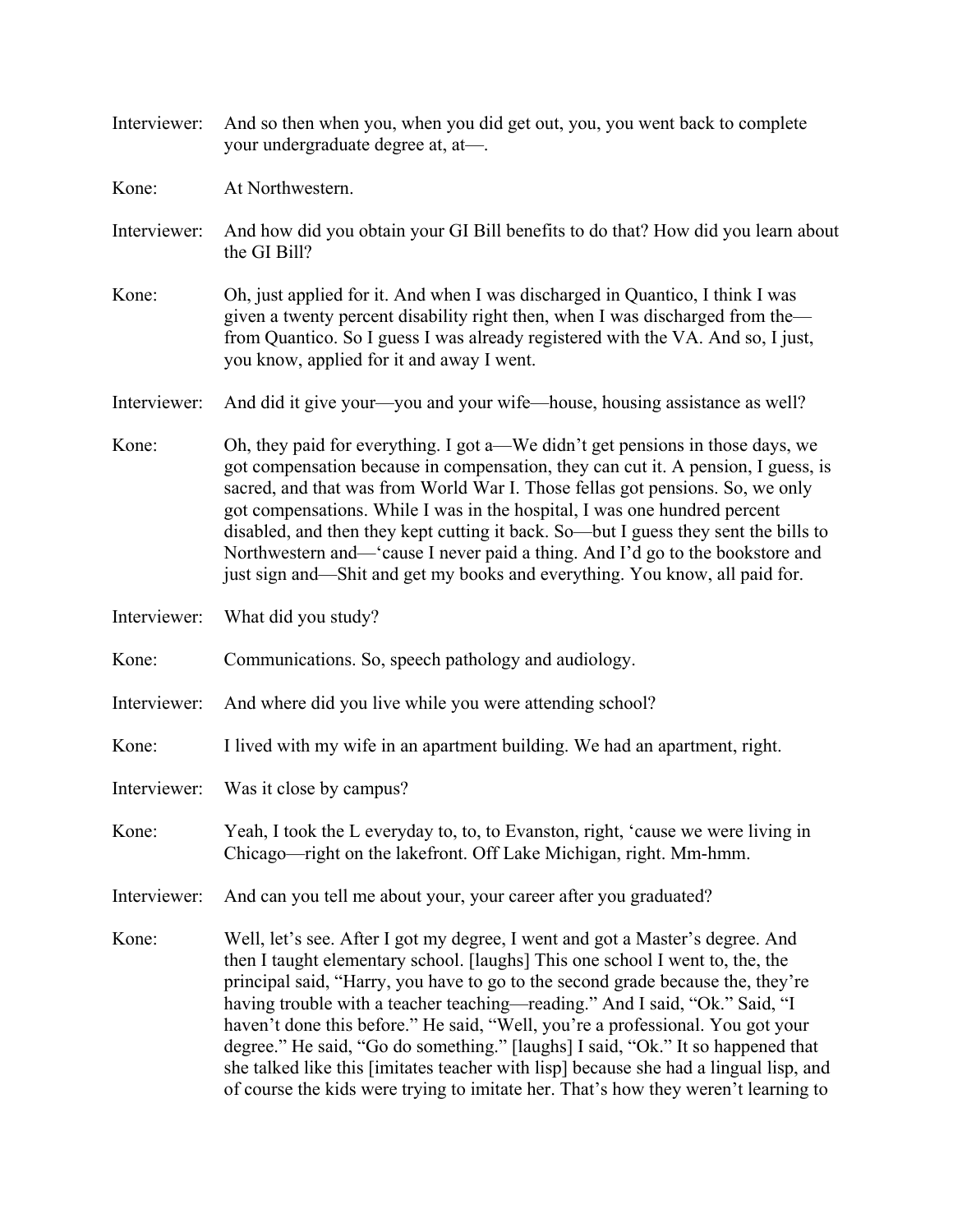read. So, she and I had to have a long talk, you know. And I tried to help her with her lingual lisp. So that was my first experience of teaching in the elementary schools, right, right. That was, that was fun, right. And then I—high school same thing. We tried to communicate with people who had difficult [S sounds]—some had lingual lisps other ones had lateral lisps. So, we would try to help them, right.

- Interviewer: And then eventually you became a professor as well?
- Kone: Mm-hmm. Yeah. Then I guess I went from one elementary, high school, to college because they needed a speech teacher in college. And so I went up there and I taught English as a Second Language. And all my career in phonics was so important because when you're teaching a foreign language, right, how some do not pronounce the "th"s and some can't pronounce the "ing"s and so on. And we—I think we had like seventy-two foreign countries when I was teaching in, in Chicago, right.
- Interviewer: Altogether in the same class, people from all different countries?
- Kone: Oh, yeah. Just mix them all up, right. Sure. Right.
- Interviewer: How long did you teach?
- Kone: Forty-something years.
- Interviewer: And can you tell me a little bit more about your family—your, your children? When were they born?
- Kone: My oldest daughter, she has her PhD. My youngest daughter went here to school. Got her Master's here. [Kennesaw State University] And she worked in a commodity market for thirteen years. And I wish I could remember the gentleman who she—who was in charge of the financing department. 'Cause she liked him very much, and she worked him. And I think he now—he's associated with the university. But I can't remember his name really. He has his own business, and he's doing very well. 'Cause Barbara worked with her—with him—for a while. And my son, [laughs] he went to University of Michigan, I think. And he majored in fraternities and beer. I think that was his first year. And we told him he can't stay in college and do that. So, we took him out of that and then sent him to University of—Where, where, where did he go? He went to—Where did he go? Someplace down in Chicago. Anyhow I can't remember where it is now. And then, he got a job working in a sporting goods store learning to put boots on skis. And then he went down to visit his sister who happened to be living in Atlanta at the time. And he got a, a job right away in a sporting goods store doing the same thing. And then he went to a bank. I forget the name of the bank—Nations Bank I think it was, at the time. And he worked in lock boxes. You know a locked box is not a safety deposit box. That's not it; that's a different story. And it's when you send a check in say for—corporations, money for some reason, you send them a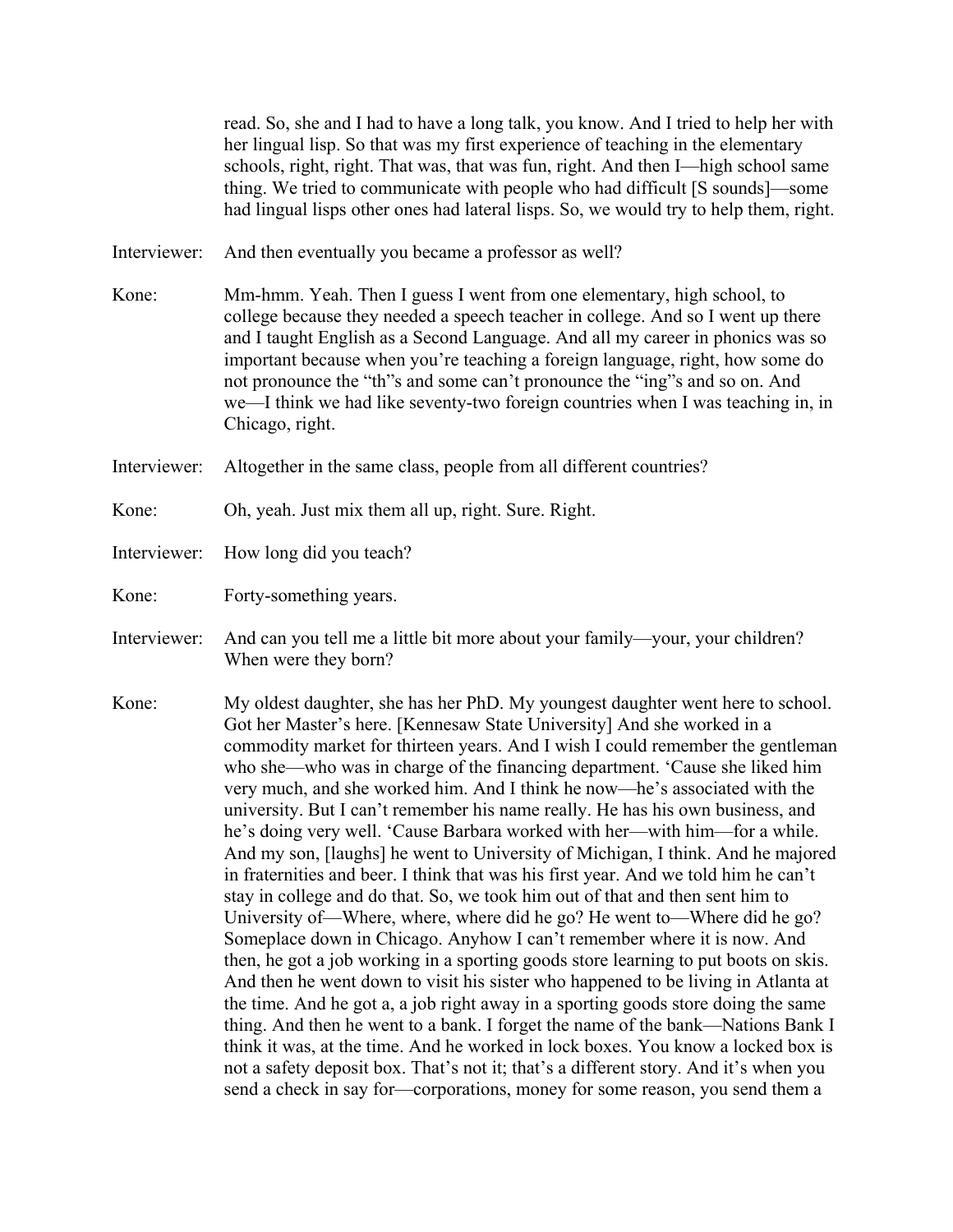check. That check goes to a lock box. And they'll—Once that's recorded, they can use that money to lend it to other corporations or to other businesses and things like that. But anyhow, he learned to do that. And then, then he learned to sell to banks. So he's out selling all this computer rigmarole to, to banks now.  $So$ —.

Interviewer: And what are your, what are your children's names?

Kone: Susan is the oldest.

Interviewer: And she was born when?

- Kone: '50. 1950. And then Barbara was born two years later. And she's the one who came to school here. [Kennesaw State University] And she was the first gal to major in the finance and also in—statistics I think it was, right. And then my son, Stuart. And he—While he was working for the bank, they sent him to school. So, he graduated from Georgia—Georgia State I think it is, right. So, we have a very happy family. And we're all, we're all living here. They wanted us to move down from Chicago because they were afraid that we'd have a road rage or something, or run into some abutment or something. So, they found this apartment for us, and that's where I'm living now in that apartment, right. So.
- Interviewer: And, and your wife—she, she passed away in 2010?

Kone: I'm sorry, pardon?

- Interviewer: Your wife, your wife—she passed away?
- Kone: Yes, yes. She's been dead about a year now, right.
- Interviewer: But you're still—You see your children fre—frequently? Do you see your grandkids around?
- Kone: She had one son who went, who went to Georgia—University of Georgia. And now he's taking—He took over his mother's business. Barbara, his mother. And he's—and her business now, he's a financial advisor. And my son, you know, as I say, he—This is his sixteenth job. [laughs]
- Interviewer: And so before I ask you my last kind of question, I wanted to actually go back. I realized I didn't, I didn't ask you—Early on, you, you had mentioned that when you were first in school at the University of Wisconsin, that you, you tried to work or you worked briefly at an airplane factory.
- Kone: I worked in a steel mill. Yeah. I had to, I had to—If I want to stay in school, I needed money—earn some money. So I—I forget who it was at the dinner table. You know I told you we had these like fifteen people for dinner. They talked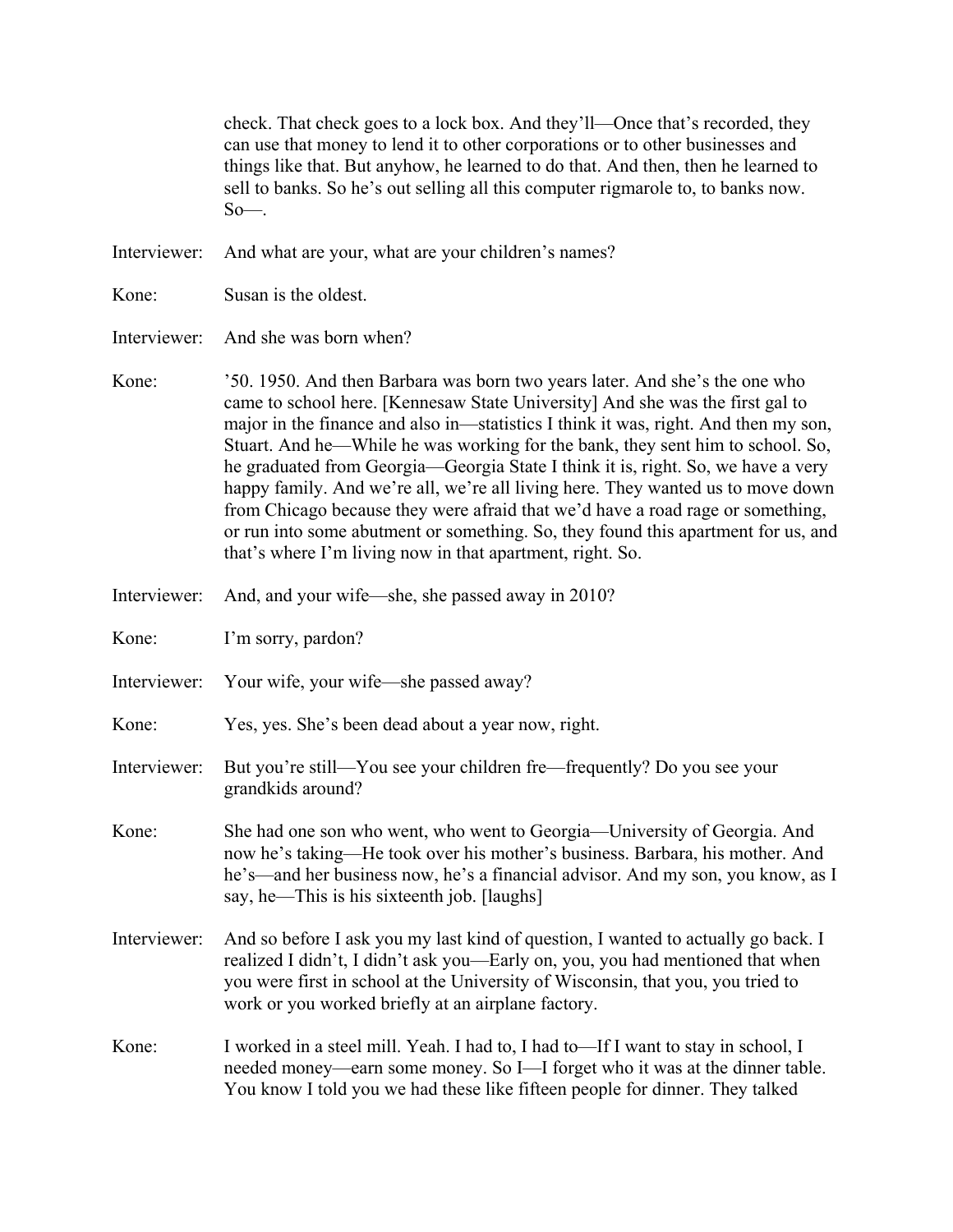different things. They said they heard about this steel mill that needed some people. So I applied, and I got the job. And we were making fuel oil tanks for tanks—for Army, Army tanks. And our job was the weld these tanks to hold liquid, right—gasoline. Well after they're welded, they have to be tested because the weld doesn't always hold. And it has to be re-welded in these certain places. So I was a, I was a tester. We would test these by putting them in, in tanks of water and so on. Then they asked us to—who, who wanted to learn to weld. And because welders make very good money particularly in—Years ago, most ships big ships—used to be bolted together. And that, that takes a lot of weight. They, they could use the weight someplace else. The Germans learned to weld instead of using these big bolts, right. So, the Americas needed to make all these boats these ships—and if you could weld—overhead particularly [motions with hands]—you could make very good money. That is working for a steel company. And they asked us in this factory if you had anybody that wanted to learn to weld. I said, "Oh sure. I'll, I'll learn." Well when you weld, you have a, an arc. And, and the rod and, and the—what you're trying to weld together—it makes a very, very lar—bright light. And you have to have some way of protecting your eyes. So you have a big mask. I think you've seen them. Right? And so you snap your head down just as you're making that arc, and the light goes right into the glass to protect your eyes. I had a hard time getting my eyes accustomed to hitting it at the same time. And I said, "This is not for me. I'm gonna go blind if I keep doing this," right. So I gave it up. I said, "I'm not a welder." [laughs]

- Interviewer: And this, this factory where you worked, was it unionized?
- Kone: They were in, they were in Milwaukee. Yeah. It was steel mill.
- Interviewer: Was there a union there?
- Kone: Yes, you bet there was. We were having trouble welding. No, we didn't have trouble with the welding, but the welds came around too frequently. And they— They have a man who comes around and checks you, and you're supposed to do so much work in an hour. Well, if, if it wasn't done—if—Maybe we could check five tanks an hour. That's all we could do, right. Well sometimes we couldn't do that many. And then they sent this guy around to check what was—why we couldn't do it. We were trying to explain that sometimes the welds wouldn't work. We could only do one an hour or two an hour. "No, you gotta do five an hour or you lose some of your pay," right. But we went to the steward and we explained to him, we said, "We don't mind doing five or ten if we can, but some of them don't weld. Takes us a longer time." Oh he said, "Ok. Any problem what do you, what do you suggest?" We said, "Well, give us—we'll do as many as we can. But we'll do ten if we can. We don't mind that." So, he said, "Ok. Everybody in the factory stop." And he—every—everybody on the floor stopped while he went and talked to the management. And then they sent this man around again who was gonna check on it. So he, he agreed that. Yeah. But you, you have to do more than five, you know. And only you do one or two, we, we can't deduct from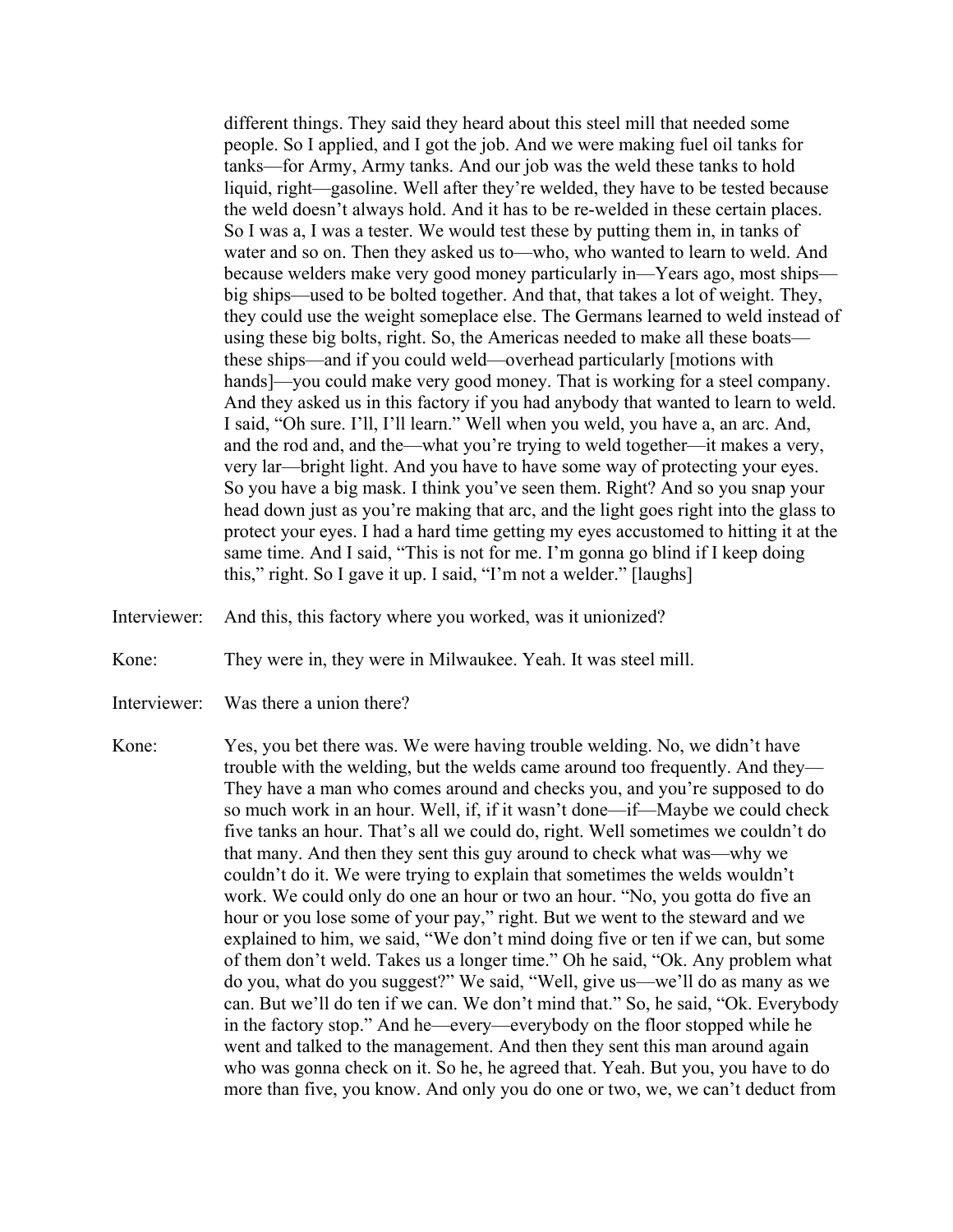|              | your salary, right. So it was one of those things that we agreed on. And it worked<br>very nicely. So in my case, I was very happy to be part of the union.                                                                                                                                                                                                                                                                                                                                                                                                                                                                    |
|--------------|--------------------------------------------------------------------------------------------------------------------------------------------------------------------------------------------------------------------------------------------------------------------------------------------------------------------------------------------------------------------------------------------------------------------------------------------------------------------------------------------------------------------------------------------------------------------------------------------------------------------------------|
| Interviewer: | That's great. Oh, excuse me. I just need to cough for a second. [coughs]                                                                                                                                                                                                                                                                                                                                                                                                                                                                                                                                                       |
| Kone:        | Oh sure, sure. [drinks coffee]                                                                                                                                                                                                                                                                                                                                                                                                                                                                                                                                                                                                 |
| Interviewer: | Just got a tickle.                                                                                                                                                                                                                                                                                                                                                                                                                                                                                                                                                                                                             |
| Kone:        | You want some of my coffee?                                                                                                                                                                                                                                                                                                                                                                                                                                                                                                                                                                                                    |
| Interviewer: | Oh no thanks. I've got some water here. So I was curious in this—In the factory<br>where you were working were there white workers/black workers all working<br>together?                                                                                                                                                                                                                                                                                                                                                                                                                                                      |
| Kone:        | Yeah, but I don't remember there—I was only in a certain section. So, you only<br>see those people in your particular section, right. So where I was working, no, I<br>didn't see any black people working there. Not that they wouldn't hire them, but<br>I just didn't see any, right.                                                                                                                                                                                                                                                                                                                                       |
| Interviewer: | And you, you had come from, from Baltimore and-Was Baltimore, was<br>Baltimore segregated at that time when you were growing up there?                                                                                                                                                                                                                                                                                                                                                                                                                                                                                         |
| Kone:        | Yes. Definitely, yeah definitely, yeah.                                                                                                                                                                                                                                                                                                                                                                                                                                                                                                                                                                                        |
| Interviewer: | I remember 'cause you, you mentioned that when you were in the, the hospital—<br>the VA hospital in Chicago—and you, you know, you were talking with all<br>different kinds of soldiers, you learned more about the experiences of some of the<br>black soldiers.                                                                                                                                                                                                                                                                                                                                                              |
| Kone:        | Absolutely, absolutely.                                                                                                                                                                                                                                                                                                                                                                                                                                                                                                                                                                                                        |
| Interviewer: | Was that something that was kind of new to you? Did you know any black people<br>when you were living back in Baltimore growing up?                                                                                                                                                                                                                                                                                                                                                                                                                                                                                            |
| Kone:        | No, no. No. But that's what really turned me on that, you know, that we're all<br>the same. In, in fact, we were in a discussion at church once upon a time, and I<br>said, "You know, Why—God, God doesn't make any mistakes. I mean, he's not<br>stupid. Why would he make black people, white people, brown people, red<br>people, and whatever else, yellow people I guess? Unless we find out why,<br>maybe that's why we're having trouble. Once you find out why he did that,<br>may—maybe we will—that'll give us peace." I don't know. So anyhow, that,<br>that helps me out to do that, right. Yeah. [drinks coffee] |
| Interviewer: | So I guess the, the last, last question I wanted to ask you is—What does, what<br>does this military service, your experiences during World War II, what do they                                                                                                                                                                                                                                                                                                                                                                                                                                                               |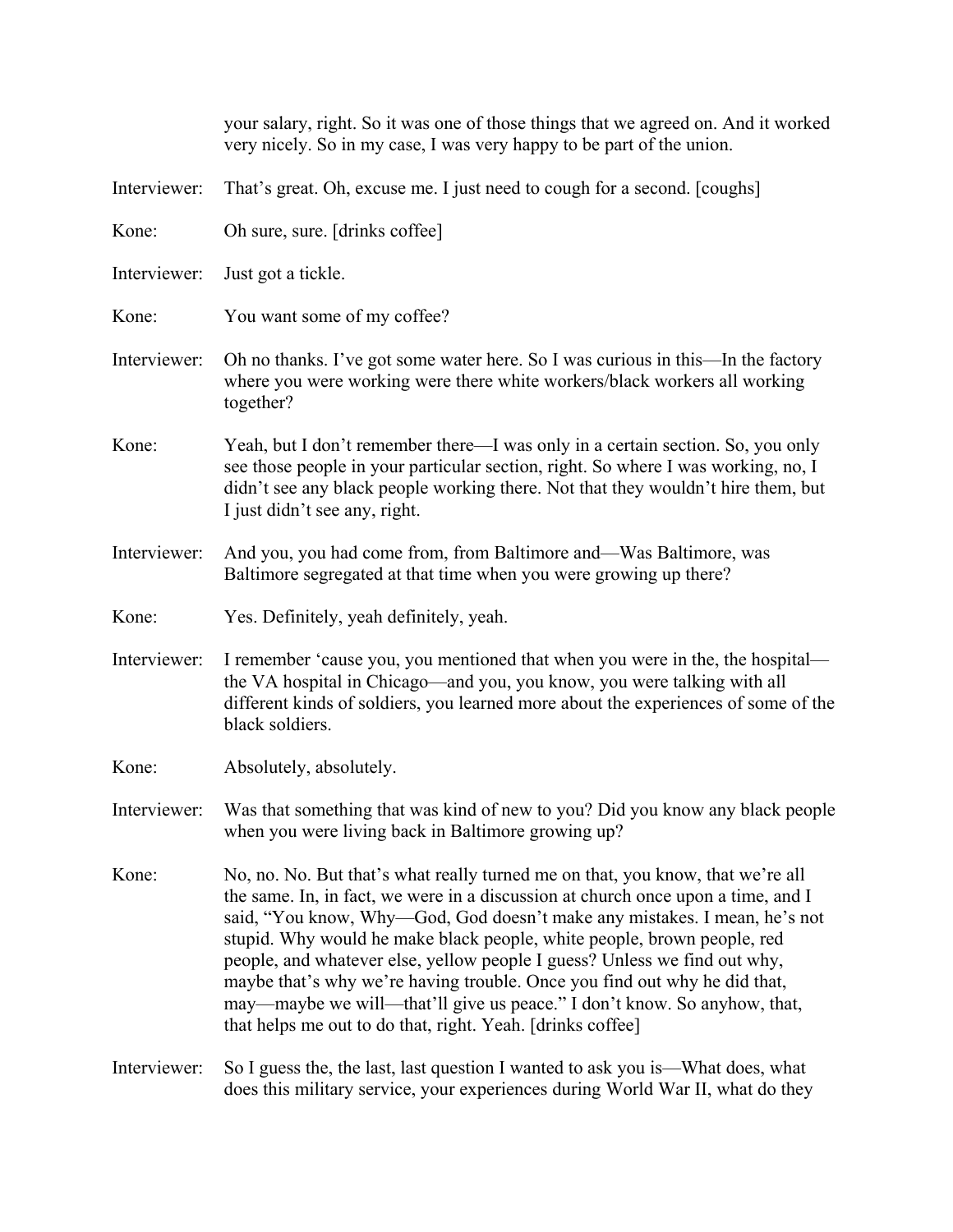mean to you today? Why do you think people should know about what it was like?

- Kone: Well according to what we're taught, love is the most important thing there is. Most people don't know what love is all about. Otherwise they wouldn't be around shooting people, or killing people, or hanging them, or whatever they do with them, right. And I think we have to learn that, and that, that's the most important thing. And that helping people—being neighborly, being friendly— How can you improve society if possible, you know? Why do people have to have guns? I'm, I'm not opposed to guns, but—'cause I, I, I shot all the guns I wanted to shoot. Did all that sort of thing. But we have police, you know, we have civil serv—police—we have national guard and all these people who can should carry guns. Why would a person in, in a city need a machine gun? I mean, you know, that's stupid, as far as I'm concerned. And I think the second amendment is sort of misinterpreted. Remember in those days, they didn't have rifles. A rifle is different than a musket. You understand why about the grooves in the rifle? Ok. It would take you a minute to reload after you shot once, to reload, right. Today, what? You have a, a machine gun go to a movie house, and you, you can shoot like sixteen bullets in a couple seconds. So why do you need rifles? I mean, yes, let's all go back to muskets. Everybody's entitled to a musket. [laughs] In those days, you had to go out and shoot deer. You had to shoot elephants—not elephants—turkeys, and things like that, you know. Maybe there were Indians attacking you or something, but we, we don't have that anymore. So why do you need a machine gun? So.
- Interviewer: So do you think that learning about World War II and learning about veteran's experiences can, can help people put it all in perspective?
- Kone: Well everybody is different. We all have a mind. God created us so that we have wonderful minds, and we should use them. And so you have to make your decis—You may believe something that I don't believe, but I don't say you're wrong. I'm not gonna go shoot you 'cause you're not—you don't believe my, my beliefs. So we have to learn that we all are different. But we're all one because we've been created by God I suppose. So but, I think our job in life now is to try to make peace, and be neighborly, yeah.
- Interviewer: Do you, do you want to, to show us your Marine hat, hat that you brought in?
- Kone: Oh sure, sure. [reaches for the hat] Oh here it's out. No it isn't.
- Interviewer: Yeah, it's out.
- Kone: Oh, it is out. I didn't know it was open. [refers to hat case]
- Interviewer: Here you go.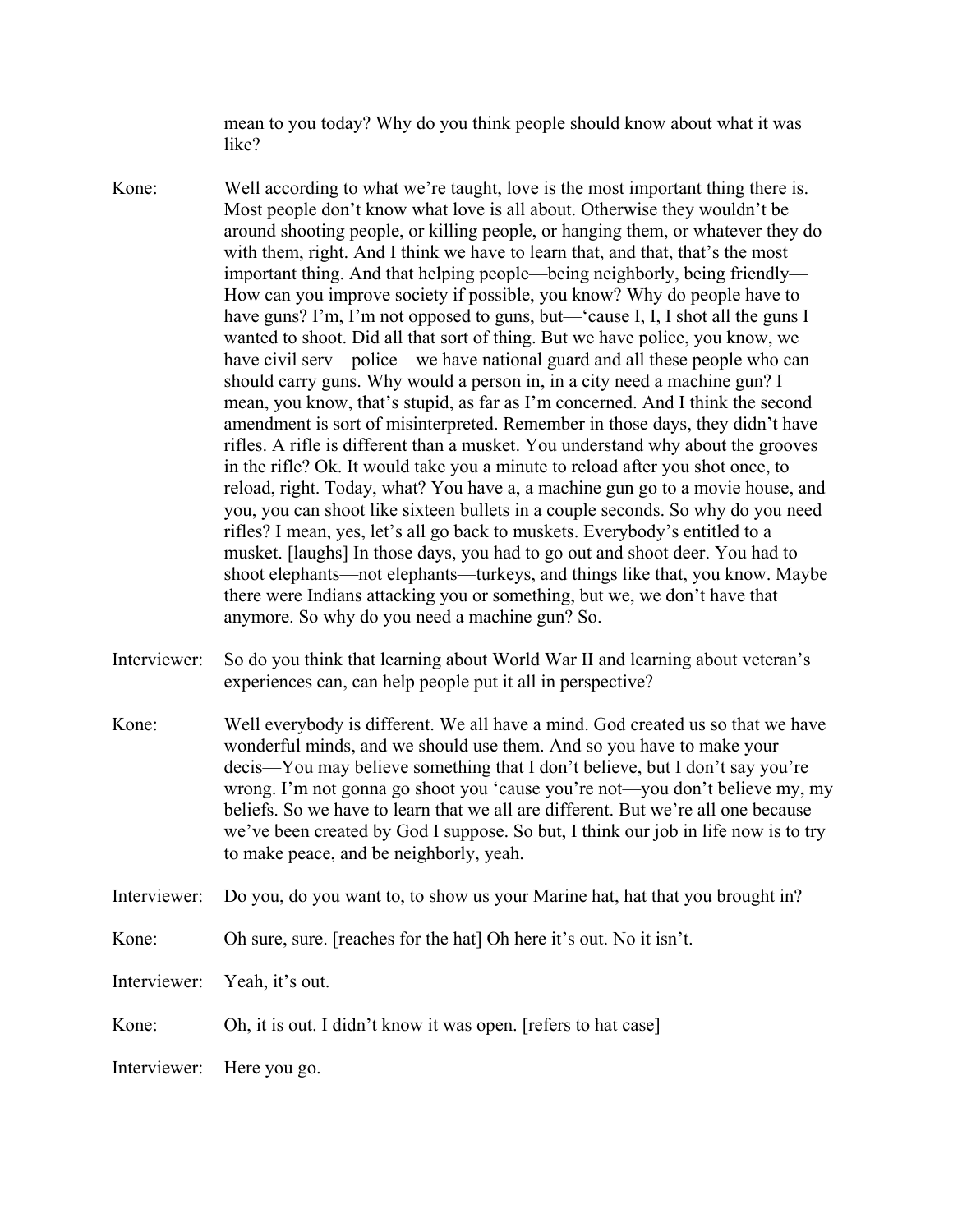| Kone:        | Thank you.                                                                                                                                                                                                                                                                                                                                                                                                                                                                                                                                                                                                                                                                                                                                                                                                                                                          |
|--------------|---------------------------------------------------------------------------------------------------------------------------------------------------------------------------------------------------------------------------------------------------------------------------------------------------------------------------------------------------------------------------------------------------------------------------------------------------------------------------------------------------------------------------------------------------------------------------------------------------------------------------------------------------------------------------------------------------------------------------------------------------------------------------------------------------------------------------------------------------------------------|
| Interviewer: | And I can take that. [takes case]                                                                                                                                                                                                                                                                                                                                                                                                                                                                                                                                                                                                                                                                                                                                                                                                                                   |
| Kone:        | [Puts hat on and salutes]                                                                                                                                                                                                                                                                                                                                                                                                                                                                                                                                                                                                                                                                                                                                                                                                                                           |
| Interviewer: | So it says Marine Corps—.                                                                                                                                                                                                                                                                                                                                                                                                                                                                                                                                                                                                                                                                                                                                                                                                                                           |
| Kone:        | League.                                                                                                                                                                                                                                                                                                                                                                                                                                                                                                                                                                                                                                                                                                                                                                                                                                                             |
| Interviewer: | League, ok.                                                                                                                                                                                                                                                                                                                                                                                                                                                                                                                                                                                                                                                                                                                                                                                                                                                         |
| Kone:        | Right.                                                                                                                                                                                                                                                                                                                                                                                                                                                                                                                                                                                                                                                                                                                                                                                                                                                              |
| Interviewer: | And is this something that all veterans get or is it what—.                                                                                                                                                                                                                                                                                                                                                                                                                                                                                                                                                                                                                                                                                                                                                                                                         |
| Kone:        | Well it's just what—Like you have the American Legion of every foreign war,<br>Disabled American Veterans. They're all groups, and this is a group for marines.                                                                                                                                                                                                                                                                                                                                                                                                                                                                                                                                                                                                                                                                                                     |
| Interviewer: | And, and what does the group do?                                                                                                                                                                                                                                                                                                                                                                                                                                                                                                                                                                                                                                                                                                                                                                                                                                    |
| Kone:        | They take care, supposedly, of Marines who are wounded. Now, like they have<br>the veterans. You've seen the advertisement for the veterans? Well part of it is<br>the Marine Corps League, right. So they help—if, if they're poor, or they're<br>broke, or, you know, or if they're sick or something. Or they need help at the VA.<br>So that, that's what we do, right. And we meet once a month, alright.                                                                                                                                                                                                                                                                                                                                                                                                                                                      |
| Interviewer: | How long have you been a member?                                                                                                                                                                                                                                                                                                                                                                                                                                                                                                                                                                                                                                                                                                                                                                                                                                    |
| Kone:        | A couple years now. Mm-hmm. I've been, American Legion, I've been there—<br>I was with my father. So I've been there for sixty years, I guess. [laughs] You<br>know, right.                                                                                                                                                                                                                                                                                                                                                                                                                                                                                                                                                                                                                                                                                         |
| Interviewer: | So is there anything else that I didn't ask you about that you want to say? That<br>you want to mention?                                                                                                                                                                                                                                                                                                                                                                                                                                                                                                                                                                                                                                                                                                                                                            |
| Kone:        | Let me think. It's dangerous when you have to think, right? Well I wish more<br>people would go to the Veteran's Administration and see all these guys in casts,<br>and wounded, you know, learning to-if they're blind, or if they're crippled, or<br>one leg or one arm missing, or something. Why we, we shouldn't be like Islam,<br>you know. To me, that's not a religion. If it's a religion, you don't run around<br>killing people. 'Cause you're supposed to have love, and joy, peace. And they<br>don't seem to believe in those things. And if you don't believe what they do, then<br>they can kill you. I mean, how can you put a man in a cage, lock it, and then set it<br>on fire? I mean, is that human? But that's—Just because I don't believe what you<br>believe, that's, that's not the way to treat me, right. So that's why it's a, it's a |